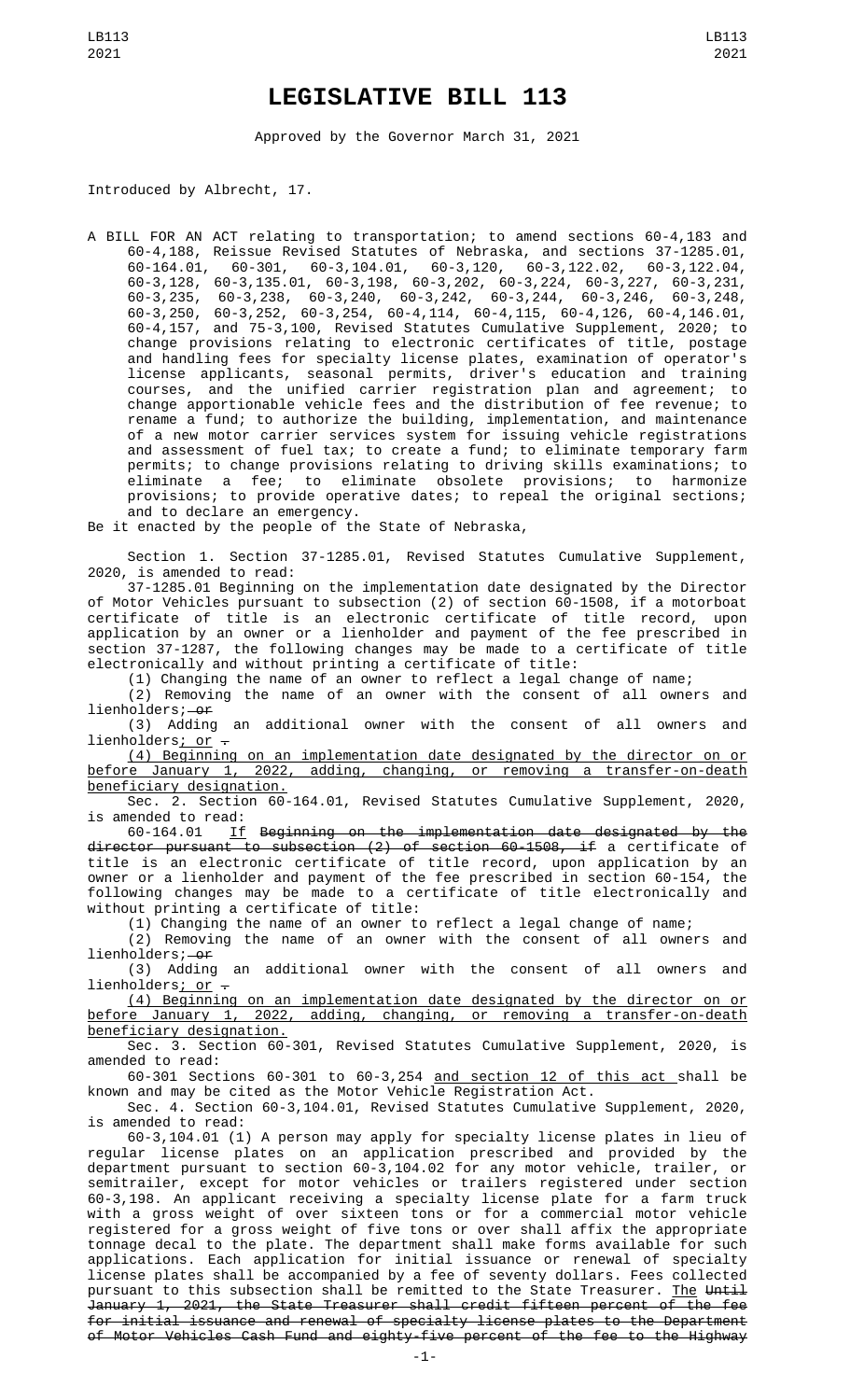Trust Fund. Beginning January 1, 2021, the State Treasurer shall credit sixty percent of the fee for initial issuance and renewal of specialty license plates to the Department of Motor Vehicles Cash Fund and forty percent of the fee to the Highway Trust Fund.

 $(2)(a)$  When the department receives an application for specialty license plates, the department may deliver the plates and registration certificate to the applicant by United States mail or to the county treasurer of the county in which the motor vehicle, trailer, or semitrailer is registered and the delivery of the plates and registration certificate shall be made through a secure process and system. Beginning on an implementation date designated by the director on or before January 1, 2022, if delivery of the plates and registration certificate is made by the department to the applicant, the department may charge a postage and handling fee in an amount not more than necessary to recover the cost of postage and handling for the specific items mailed to the registrant. The department shall remit the fee to the State Treasurer for credit to the Department of Motor Vehicles Cash Fund. The county treasurer or the department shall issue specialty license plates in lieu of regular license plates when the applicant complies with the other provisions of law for registration of the motor vehicle, trailer, or semitrailer. If specialty license plates are lost, stolen, or mutilated, the licensee shall be issued replacement license plates pursuant to section 60-3,157.

(b) This subdivision applies beginning on an implementation date designated by the director. The director shall designate an implementation date <del>which is on or before January 1, 2021.</del> The county treasurer or the department may issue temporary license stickers to the applicant under this section for the applicant to lawfully operate the vehicle pending receipt of the license plates. No charge in addition to the registration fee shall be made for the issuance of a temporary license sticker under this subdivision. The department shall furnish temporary license stickers for issuance by the county treasurer at no cost to the counties. The department may adopt and promulgate rules and regulations regarding the design and issuance of temporary license stickers.

(3)(a) The owner of a motor vehicle, trailer, or semitrailer bearing specialty license plates may make application to the county treasurer to have such specialty license plates transferred to a motor vehicle, trailer, or semitrailer other than the motor vehicle, trailer, or semitrailer for which such plates were originally purchased if such motor vehicle, trailer, or semitrailer is owned by the owner of the specialty license plates.

(b) The owner may have the unused portion of the specialty license plate fee credited to the other motor vehicle, trailer, or semitrailer which will bear the specialty license plates at the rate of eight and one-third percent per month for each full month left in the registration period.

(c) Application for such transfer shall be accompanied by a fee of three dollars. Fees collected pursuant to this subsection shall be remitted to the State Treasurer for credit to the Department of Motor Vehicles Cash Fund.

Sec. 5. Section 60-3,120, Revised Statutes Cumulative Supplement, 2020, is amended to read:

60-3,120 When Until January 1, 2019, when the department approves an application for personalized message license plates, it shall notify the applicant and deliver the license plates to the county treasurer of the county in which the motor vehicle or trailer is to be registered. Beginning January  $1/2$ 2019, when the department approves an application for personalized message license plates, the department shall notify the applicant and deliver the license plates and registration certificate to the applicant by United States mail or to the county treasurer of the county in which the motor vehicle or trailer is to be registered and the delivery of the plates and registration certificate shall be made through a secure process and system. <u>Beginning on an</u> implementation date designated by the director on or before January 1, 2022, if delivery of the plates and registration certificate is made by the department to the applicant, the department may charge a postage and handling fee in an amount not more than necessary to recover the cost of postage and handling for the specific items mailed to the registrant. The department shall remit the fee to the State Treasurer for credit to the Department of Motor Vehicles Cash Fund. The county treasurer or the department shall issue deliver such plates to the applicant, in lieu of regular license plates, when the applicant complies with the other provisions of law for registration of the motor vehicle or trailer.

Sec. 6. Section 60-3,122.02, Revised Statutes Cumulative Supplement, 2020,

is amended to read:<br>60-3,122.02 (1) A person may apply to the department for Gold Star Family 60-3,122.02 (1) A person may apply to the department for Gold Star Family plates in lieu of regular license plates on an application prescribed and provided by the department for any motor vehicle, trailer, or semitrailer, except for a motor vehicle or trailer registered under section 60-3,198. An applicant receiving a Gold Star Family plate for a farm truck with a gross weight of over sixteen tons shall affix the appropriate tonnage decal to the plate. The department shall make forms available for such applications through the county treasurers. Gold Star Family plates shall be issued upon payment of the license fee described in subsection (2) of this section and furnishing proof satisfactory to the department that the applicant is a surviving spouse, whether remarried or not, or an ancestor, including a stepparent, a descendant, including a stepchild, a foster parent or a person in loco parentis, or a sibling of a person who died while in good standing on active duty in the military service of the United States.

(2)(a)(i) Until January 1, 2021, each application for initial issuance of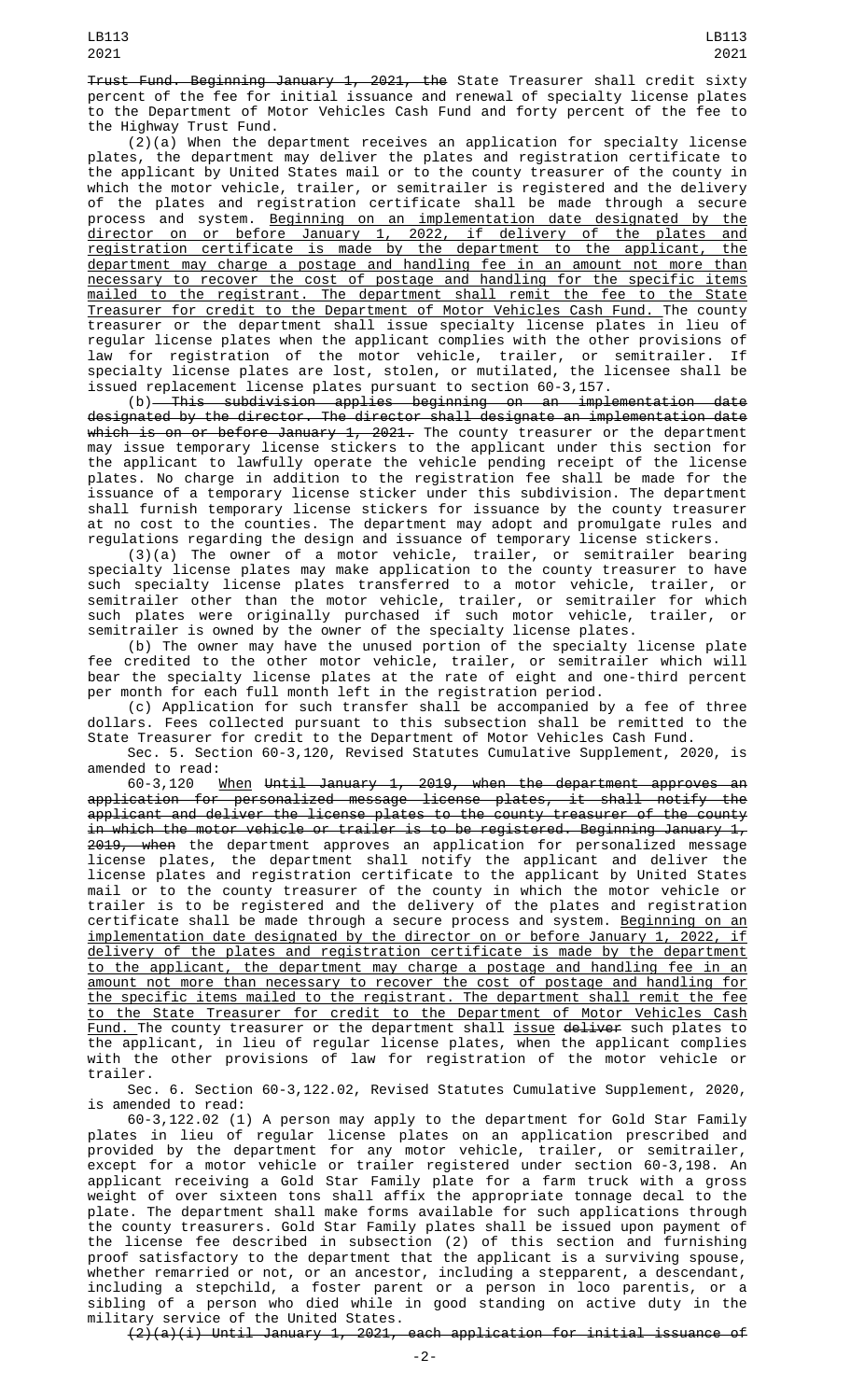consecutively numbered Gold Star Family plates shall be accompanied by a fee of five dollars. An application for renewal of such plates shall be accompanied by a fee of five dollars. County treasurers collecting fees for renewals pursuant to this subdivision shall remit them to the State Treasurer. The State Treasurer shall credit five dollars of the fee for initial issuance and renewal of such plates to the Nebraska Veteran Cemetery System Operation Fund.

 $(2)(a)$  No  $(i)$  Beginning January 1, 2021, no additional fee shall be required for consecutively numbered Gold Star Family plates issued under this section and such plates shall not require the payment of any additional license plate fees and shall be permanently attached to the vehicle to which the plates are registered as long as the vehicle is properly registered by the applicant annuallv.

 $(b)(i)$  Each application for initial issuance of personalized message Gold Star Family plates shall be accompanied by a fee of forty dollars. An application for renewal of such plates shall be accompanied by a fee of forty dollars. County treasurers collecting fees for renewals pursuant to this subdivision shall remit them to the State Treasurer. The State Treasurer shall credit twenty-five percent of the fee for initial issuance and renewal of such plates to the Department of Motor Vehicles Cash Fund and seventy-five percent of the fee to the Nebraska Veteran Cemetery System Operation Fund.

(ii) Beginning January 1, 2021:

(ii) (A) No license plate fee under section 60-3,102 shall be required for personalized message Gold Star Family plates issued under this section, other than the renewal fee provided for in subdivision (2)(b)(i) of this section<u>.</u> + and (B) Such plates shall be permanently attached to the vehicle to which the plates are registered as long as the vehicle is properly registered by the applicant annually and the renewal fee provided for in subdivision (2)(b)(i) of this section is paid.

(3)(a) When the department receives an application for Gold Star Family plates, the department may deliver the plates and registration certificate to the applicant by United States mail or to the county treasurer of the county in which the motor vehicle or trailer is registered and the delivery of the plates and registration certificate shall be made through a secure process and system. Beginning on an implementation date designated by the director on or before January 1, 2022, if delivery of the plates and registration certificate is made by the department to the applicant, the department may charge a postage and handling fee in an amount not more than necessary to recover the cost of postage and handling for the specific items mailed to the registrant. The department shall remit the fee to the State Treasurer for credit to the Department of Motor Vehicles Cash Fund. The county treasurer or the department shall issue Gold Star Family plates in lieu of regular license plates when the applicant complies with the other provisions of the Motor Vehicle Registration Act for registration of the motor vehicle or trailer. If Gold Star Family plates are lost, stolen, or mutilated, the licensee shall be issued replacement license plates upon request and without charge.

(b) This subdivision applies beginning on an implementation date designated by the director. The director shall designate an implementation date that is on or before January 1, 2021. The county treasurer or the department may issue temporary license stickers to the applicant under this section for the applicant to lawfully operate the vehicle pending receipt of the license plates. No charge in addition to the registration fee shall be made for the issuance of a temporary license sticker under this subdivision. The department shall furnish temporary license stickers for issuance by the county treasurer at no cost to the counties. The department may adopt and promulgate rules and regulations regarding the design and issuance of temporary license stickers.

(4) The owner of a motor vehicle or trailer bearing Gold Star Family plates may apply to the county treasurer to have such plates transferred <u>at no</u> <u>cost </u>to a motor vehicle other than the vehicle for which such plates were originally purchased if such vehicle is owned by the owner of the plates. The owner may have the unused portion of the fee for the plates, if any, credited to the other vehicle which will bear the plates at the rate of eight and onethird percent per month for each full month left in the registration period. Until January 1, 2021, application for such transfer shall be accompanied by a fee of three dollars. Beginning January 1, 2021, no such fee shall be required. Fees collected pursuant to this subsection shall be remitted to the State Treasurer for credit to the Department of Motor Vehicles Cash Fund.

(5) If the cost of manufacturing Gold Star Family plates at any time exceeds the amount charged for license plates pursuant to section 60-3,102, any money to be credited to the Nebraska Veteran Cemetery System Operation Fund shall instead be credited first to the Highway Trust Fund in an amount equal to the difference between the manufacturing costs of Gold Star Family plates and the amount charged pursuant to section 60-3,102 with respect to such plates and the remainder shall be credited to the Nebraska Veteran Cemetery System Operation Fund.

Sec. 7. Section 60-3,122.04, Revised Statutes Cumulative Supplement, 2020, is amended to read:

60-3,122.04 (1) An eligible person may apply to the department for Military Honor Plates in lieu of regular license plates on an application prescribed and provided by the department for any motor vehicle, trailer, or semitrailer, except for a motor vehicle or trailer registered under section 60-3,198. An applicant receiving a Military Honor Plate for a farm truck with a gross weight of over sixteen tons shall affix the appropriate tonnage decal to the plate. The department shall make forms available for such applications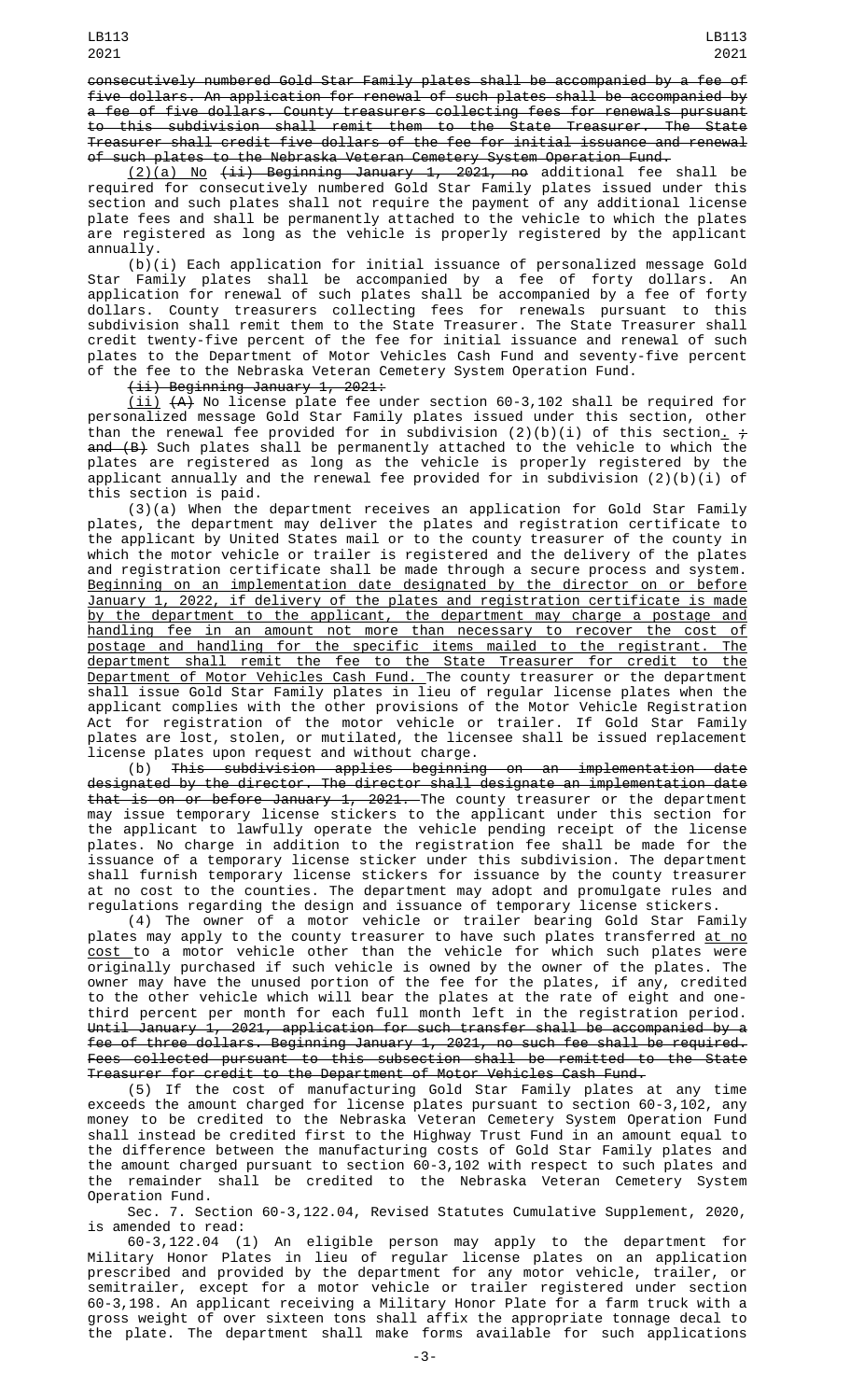LB113 2021

through the county treasurers. The license plates shall be issued upon payment of the license fee described in subsection (2) of this section and verification by the department of an applicant's eligibility using the registry established by the Department of Veterans' Affairs pursuant to section 80-414. To be eligible an applicant shall be (a) active duty or reserve duty armed forces personnel serving in any of the armed forces listed in subsection (2) of section 60-3,122.03, (b) a veteran of any of such armed forces who was discharged or otherwise separated with a characterization of honorable or general (under honorable conditions), (c) a current or former commissioned officer of the United States Public Health Service or National Oceanic and Atmospheric Administration who has been detailed directly to any branch of such armed forces for service on active or reserve duty and who was discharged or otherwise separated with a characterization of honorable or general (under honorable conditions) as proven with valid orders from the United States Department of Defense, a statement of service provided by the United States Public Health Service, or a report of transfer or discharge provided by the National Oceanic and Atmospheric Administration, or (d) a person who is serving or has served in the armed forces of the United States and who has been awarded the Afghanistan Campaign Medal, Iraq Campaign Medal, Global War on Terrorism Expeditionary Medal, Southwest Asia Service Medal, or Vietnam Service Medal. Any person using Military Honor Plates shall surrender the plates to the county treasurer if such person is no longer eligible for the plates. Regular plates shall be issued to any such person upon surrender of the Military Honor Plates for a three-dollar transfer fee and forfeiture of any of the remaining annual fee. The three-dollar transfer fee shall be remitted to the State Treasurer for credit to the Department of Motor Vehicles Cash Fund.

(2)(a) In addition to all other fees required for registration under the Motor Vehicle Registration Act, each application for initial issuance or renewal of alphanumeric Military Honor Plates shall be accompanied by a fee of five dollars. County treasurers collecting fees pursuant to this subdivision shall remit them to the State Treasurer. The State Treasurer shall credit five dollars of the fee to the Nebraska Veteran Cemetery System Operation Fund.

(b) In addition to all other fees required for registration under the Motor Vehicle Registration Act, each application for initial issuance or renewal of personalized message Military Honor Plates shall be accompanied by a fee of forty dollars. County treasurers collecting fees pursuant to this subdivision shall remit them to the State Treasurer. The State Treasurer shall credit twenty-five percent of the fee for initial issuance and renewal of such plates to the Department of Motor Vehicles Cash Fund and seventy-five percent of the fee to the Nebraska Veteran Cemetery System Operation Fund.

(3)(a) When the department receives an application for Military Honor Plates, the department may deliver the plates and registration certificate to the applicant by United States mail or to the county treasurer of the county in which the motor vehicle or trailer is registered and the delivery of the plates and registration certificate shall be made through a secure process and system. Beginning on an implementation date designated by the director on or before January 1, 2022, if delivery of the plates and registration certificate is made by the department to the applicant, the department may charge a postage and handling fee in an amount not more than necessary to recover the cost of postage and handling for the specific items mailed to the registrant. The department shall remit the fee to the State Treasurer for credit to the Department of Motor Vehicles Cash Fund. The county treasurer or the department shall issue Military Honor Plates in lieu of regular license plates when the applicant complies with the other provisions of the Motor Vehicle Registration Act for registration of the motor vehicle or trailer. If Military Honor Plates are lost, stolen, or mutilated, the licensee shall be issued replacement license plates upon request pursuant to section 60-3,157.

(b) This subdivision applies beginning on an implementation date designated by the director. The director shall designate an implementation date that is on or before January 1, 2021. The county treasurer or the department may issue temporary license stickers to the applicant under this section for the applicant to lawfully operate the vehicle pending receipt of the license plates. No charge in addition to the registration fee shall be made for the issuance of a temporary license sticker under this subdivision. The department shall furnish temporary license stickers for issuance by the county treasurer at no cost to the counties. The department may adopt and promulgate rules and regulations regarding the design and issuance of temporary license stickers.

(4) The owner of a motor vehicle or trailer bearing Military Honor Plates may apply to the county treasurer to have such plates transferred to a motor vehicle or trailer other than the motor vehicle or trailer for which such plates were originally purchased if such motor vehicle or trailer is owned by the owner of the plates. The owner may have the unused portion of the fee for the plates credited to the other motor vehicle or trailer which will bear the plates at the rate of eight and one-third percent per month for each full month left in the registration period. Application for such transfer shall be accompanied by a fee of three dollars. Fees collected pursuant to this subsection shall be remitted to the State Treasurer for credit to the Department of Motor Vehicles Cash Fund.

(5) If the cost of manufacturing Military Honor Plates at any time exceeds the amount charged for license plates pursuant to section 60-3,102, any money to be credited to the Nebraska Veteran Cemetery System Operation Fund shall instead be credited first to the Highway Trust Fund in an amount equal to the difference between the manufacturing costs of Military Honor Plates and the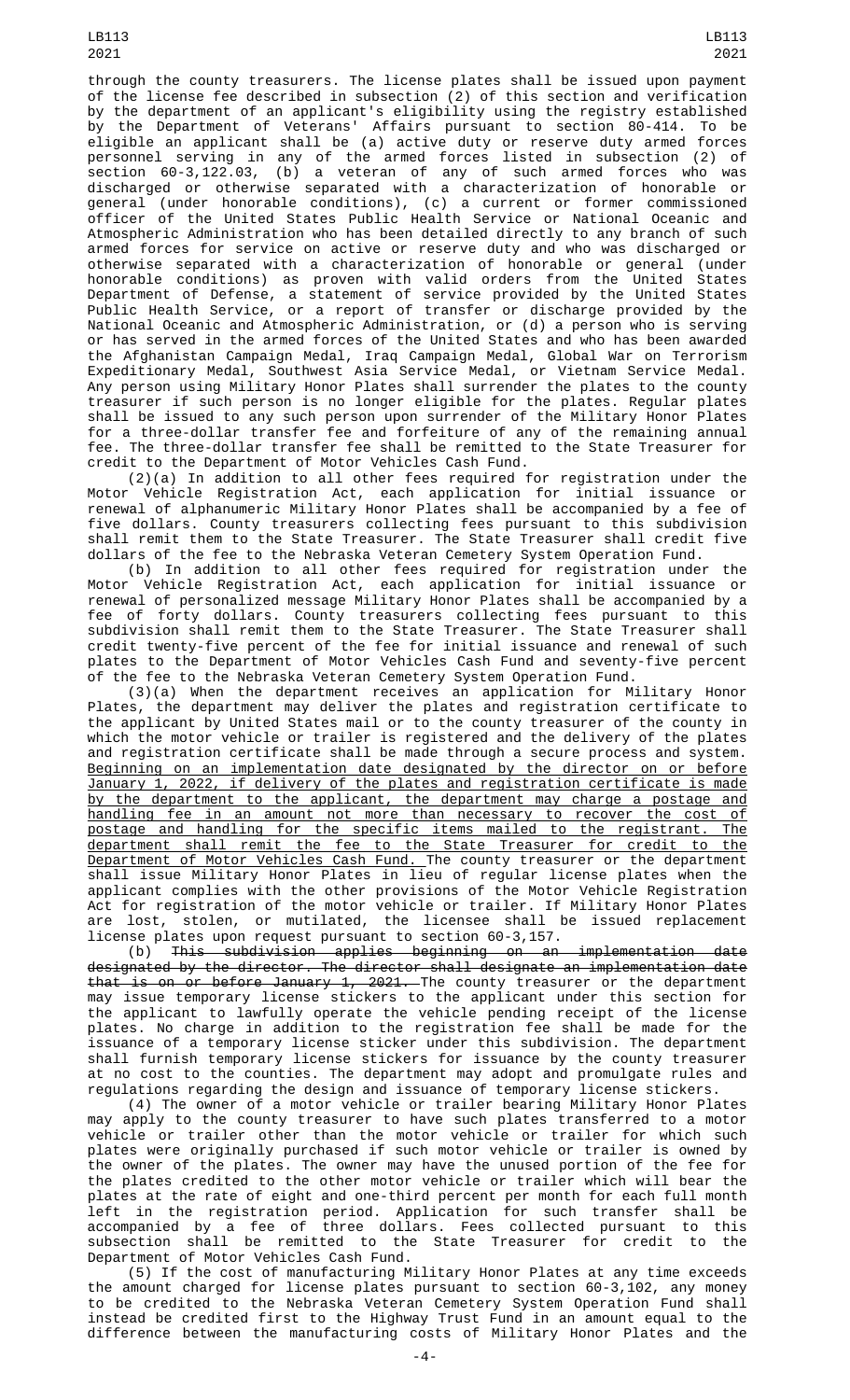(6) If the director discovers evidence of fraud in an application for Military Honor Plates or that the holder is no longer eligible to have Military Honor Plates, the director may summarily cancel the plates and registration and send notice of the cancellation to the holder of the license plates.

Sec. 8. Section 60-3,128, Revised Statutes Cumulative Supplement, 2020, is amended to read:

60-3,128 (1) A person may apply to the department for Nebraska Cornhusker Spirit Plates in lieu of regular license plates on an application prescribed and provided by the department for any motor vehicle, trailer, or semitrailer, except for motor vehicles or trailers registered under section 60-3,198. An applicant receiving a spirit plate for a farm truck with a gross weight of over sixteen tons or for a commercial motor vehicle registered for a gross weight of five tons or over shall affix the appropriate tonnage decal to the spirit plate. The department shall make forms available for such applications through the county treasurers. Each application for initial issuance or renewal of spirit plates shall be accompanied by a fee of seventy dollars. Fees collected pursuant to this subsection shall be remitted to the State Treasurer. <u>The</u> <del>Until</del> January 1, 2021, the State Treasurer shall credit forty-three percent of the fees for initial issuance and renewal of spirit plates to the Department of Motor Vehicles Cash Fund and fifty-seven percent of the fees to the Spirit Plate Proceeds Fund until the fund has been credited five million dollars from such fees and thereafter to the Highway Trust Fund. Beginning January 1, 2021, the State Treasurer shall credit sixty percent of the fees for initial issuance and renewal of spirit plates to the Department of Motor Vehicles Cash Fund and forty percent of the fees to the Highway Trust Fund.

(2)(a) When the department receives an application for spirit plates, the department may deliver the plates and registration certificate to the applicant by United States mail or to the county treasurer of the county in which the motor vehicle or trailer is registered and the delivery of the plates and registration certificate shall be made through a secure process and system. Beginning on an implementation date designated by the director on or before January 1, 2022, if delivery of the plates and registration certificate is made by the department to the applicant, the department may charge a postage and handling fee in an amount not more than necessary to recover the cost of postage and handling for the specific items mailed to the registrant. The department shall remit the fee to the State Treasurer for credit to the Department of Motor Vehicles Cash Fund. The county treasurer or the department shall issue spirit plates in lieu of regular license plates when the applicant complies with the other provisions of law for registration of the motor vehicle or trailer. If spirit plates are lost, stolen, or mutilated, the licensee shall be issued replacement license plates pursuant to section 60-3,157.

(b) This subdivision applies beginning on an implementation date designated by the director. The director shall designate an implementation date that is on or before January 1, 2021. The county treasurer or the department may issue temporary license stickers to the applicant under this section for the applicant to lawfully operate the vehicle pending receipt of the license plates. No charge in addition to the registration fee shall be made for the issuance of a temporary license sticker under this subdivision. The department shall furnish temporary license stickers for issuance by the county treasurer at no cost to the counties. The department may adopt and promulgate rules and regulations regarding the design and issuance of temporary license stickers.

(3)(a) The owner of a motor vehicle or trailer bearing spirit plates may make application to the county treasurer to have such spirit plates transferred to a motor vehicle or trailer other than the motor vehicle or trailer for which such plates were originally purchased if such motor vehicle or trailer is owned by the owner of the spirit plates.

(b) The owner may have the unused portion of the spirit plate fee credited to the other motor vehicle or trailer which will bear the spirit plate at the rate of eight and one-third percent per month for each full month left in the registration period.

(c) Application for such transfer shall be accompanied by a fee of three dollars. Fees collected pursuant to this subsection shall be remitted to the State Treasurer for credit to the Department of Motor Vehicles Cash Fund.

Sec. 9. Section 60-3,135.01, Revised Statutes Cumulative Supplement, 2020, is amended to read:

60-3,135.01 (1) The department shall either modify an existing plate design or design license plates to identify special interest motor vehicles, to be known as special interest motor vehicle license plates. The department, in designing such special interest motor vehicle license plates, shall include the words special interest and limit the manufacturing cost of each plate to an amount less than or equal to the amount charged for license plates pursuant to section 60-3,102. The department shall choose the design of the plate. The department shall make applications available for this type of plate when it is designed.

(2) One type of special interest motor vehicle license plate shall be alphanumeric plates. The department shall:

(a) Assign a designation up to seven characters; and

(b) Not use a county designation.

(3) One type of special interest motor vehicle license plate shall be personalized message plates. Such plates shall be issued subject to the same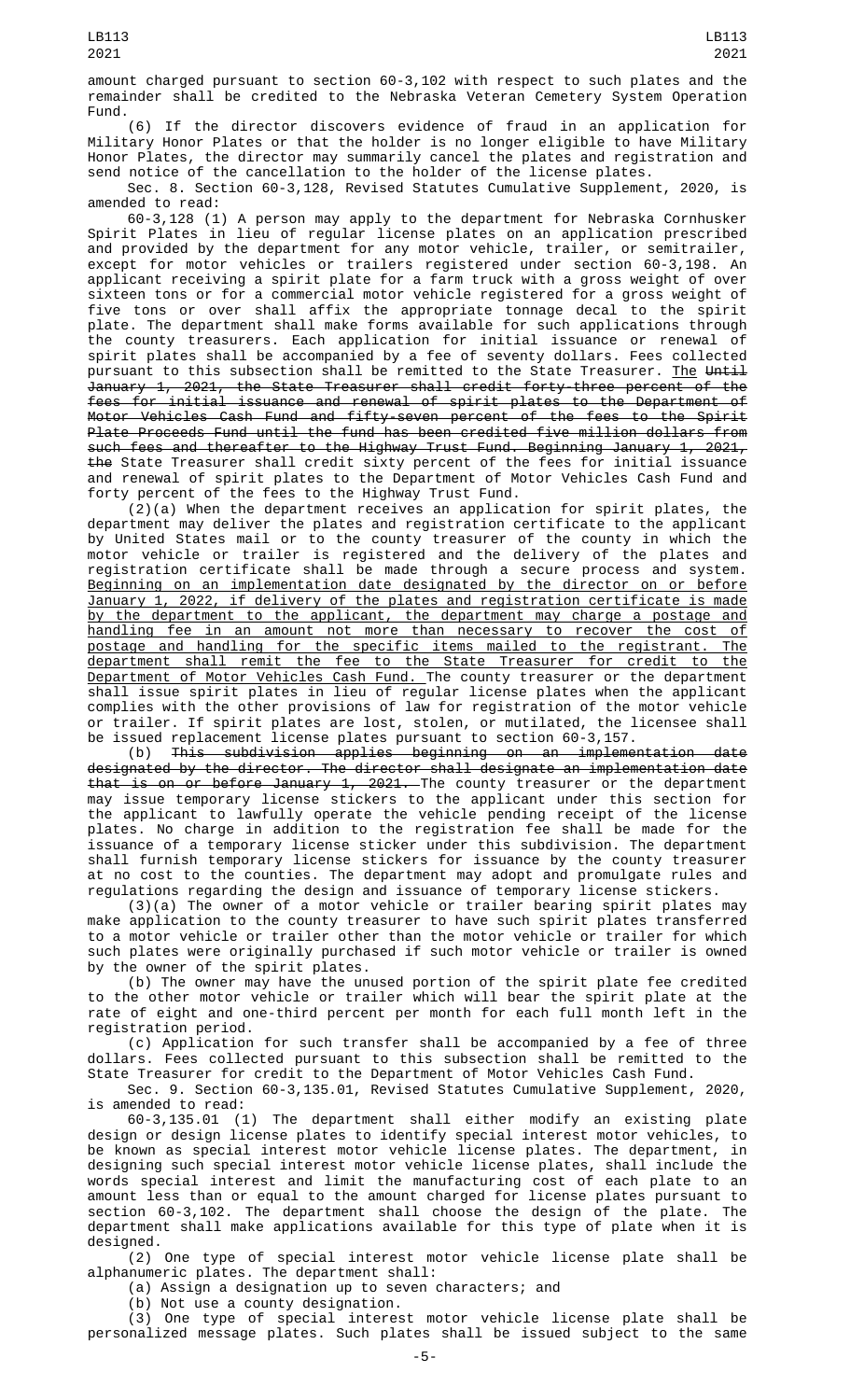conditions specified for personalized message license plates in section 60-3,118.

(4) A person may apply to the department for a special interest motor vehicle license plate in lieu of regular license plates on an application prescribed and provided by the department for any special interest motor vehicle, except that no motor vehicle registered under section 60-3,198, autocycle, motorcycle, or trailer shall be eligible for special interest motor vehicle license plates. The department shall make forms available for such applications through the county treasurers.

(5) The form shall contain a description of the special interest motor vehicle owned and sought to be registered, including the make, body type, model, serial number, and year of manufacture.

(6)(a) In addition to all other fees required to register a motor vehicle, each application for initial issuance or renewal of a special interest motor vehicle license plate shall be accompanied by a special interest motor vehicle license plate fee of fifty dollars. Twenty-five dollars of the special interest motor vehicle license plate fee shall be remitted to the State Treasurer for credit to the Department of Motor Vehicles Cash Fund, and twenty-five dollars of the special interest motor vehicle license plate fee shall be remitted to the State Treasurer for credit to the Highway Trust Fund.

(b) If a special interest motor vehicle license plate is lost, stolen, or mutilated, the owner shall be issued a replacement license plate pursuant to section 60-3,157.

(7) When Until January 1, 2019, when the department receives an application for a special interest motor vehicle license plate, the department shall deliver the plate to the county treasurer of the county in which the special interest motor vehicle is registered. Beginning January 1, 2019, when the department receives an application for a special interest motor vehicle license plate, the department may deliver the plate and registration certificate to the applicant by United States mail or to the county treasurer of the county in which the special interest motor vehicle is registered and the delivery of the plate and registration certificate shall be made through a secure process and system. <u>Beginning on an implementation date designated by</u> the director on or before January 1, 2022, if delivery of the plates and registration certificate is made by the department to the applicant, the department may charge a postage and handling fee in an amount not more than necessary to recover the cost of postage and handling for the specific items mailed to the registrant. The department shall remit the fee to the State Treasurer for credit to the Department of Motor Vehicles Cash Fund. The county treasurer or the department shall issue the special interest motor vehicle license plate in lieu of regular license plates when the applicant complies with the other provisions of the Motor Vehicle Registration Act for registration of the special interest motor vehicle.

(8) If the cost of manufacturing special interest motor vehicle license plates at any time exceeds the amount charged for license plates pursuant to section 60-3,102, any money to be credited to the Department of Motor Vehicles Cash Fund under this section shall instead be credited first to the Highway Trust Fund in an amount equal to the difference between the manufacturing costs of special interest motor vehicle license plates and the amount charged pursuant to section 60-3,102 with respect to such license plates and the remainder shall be credited to the Department of Motor Vehicles Cash Fund.

(9) The special interest motor vehicle license plate shall be affixed to the rear of the special interest motor vehicle.

(10) A special interest motor vehicle shall not be used for the same purposes and under the same conditions as other motor vehicles of the same type and shall not be used for business or occupation or regularly for transportation to and from work. A special interest motor vehicle may be driven on the public streets and roads only for occasional transportation, public displays, parades, and related pleasure or hobby activities.

(11) It shall be unlawful to own or operate a motor vehicle with special interest motor vehicle license plates in violation of this section. Upon conviction of a violation of any provision of this section, a person shall be guilty of a Class V misdemeanor.

(12) For purposes of this section, special interest motor vehicle means a motor vehicle of any age which is being collected, preserved, restored, or maintained by the owner as a leisure pursuit and not used for general transportation of persons or cargo.

Sec. 10. Section 60-3,198, Revised Statutes Cumulative Supplement, 2020, is amended to read:<br>60-3,198 (1

 $(1)(a)$   $(4)$  Any owner engaged in operating a fleet of apportionable vehicles in this state in interjurisdiction commerce may, in lieu of registration of such apportionable vehicles under the general provisions of the Motor Vehicle Registration Act, register and license such fleet for operation in this state by filing a statement and the application required by section 60-3,203 with the Division of Motor Carrier Services of the department. The statement shall be in such form and contain such information as the division requires, declaring the total mileage operated by such vehicles in all jurisdictions and in this state during the preceding year and describing and identifying each such apportionable vehicle to be operated in this state during

the ensuing license year.<br> $(b)(i)$  Until July 1, 2021, upon Upon receipt of such statement and application, the division shall determine the total fee payment, which shall be equal to the amount of fees due pursuant to section 60-3,203 and the amount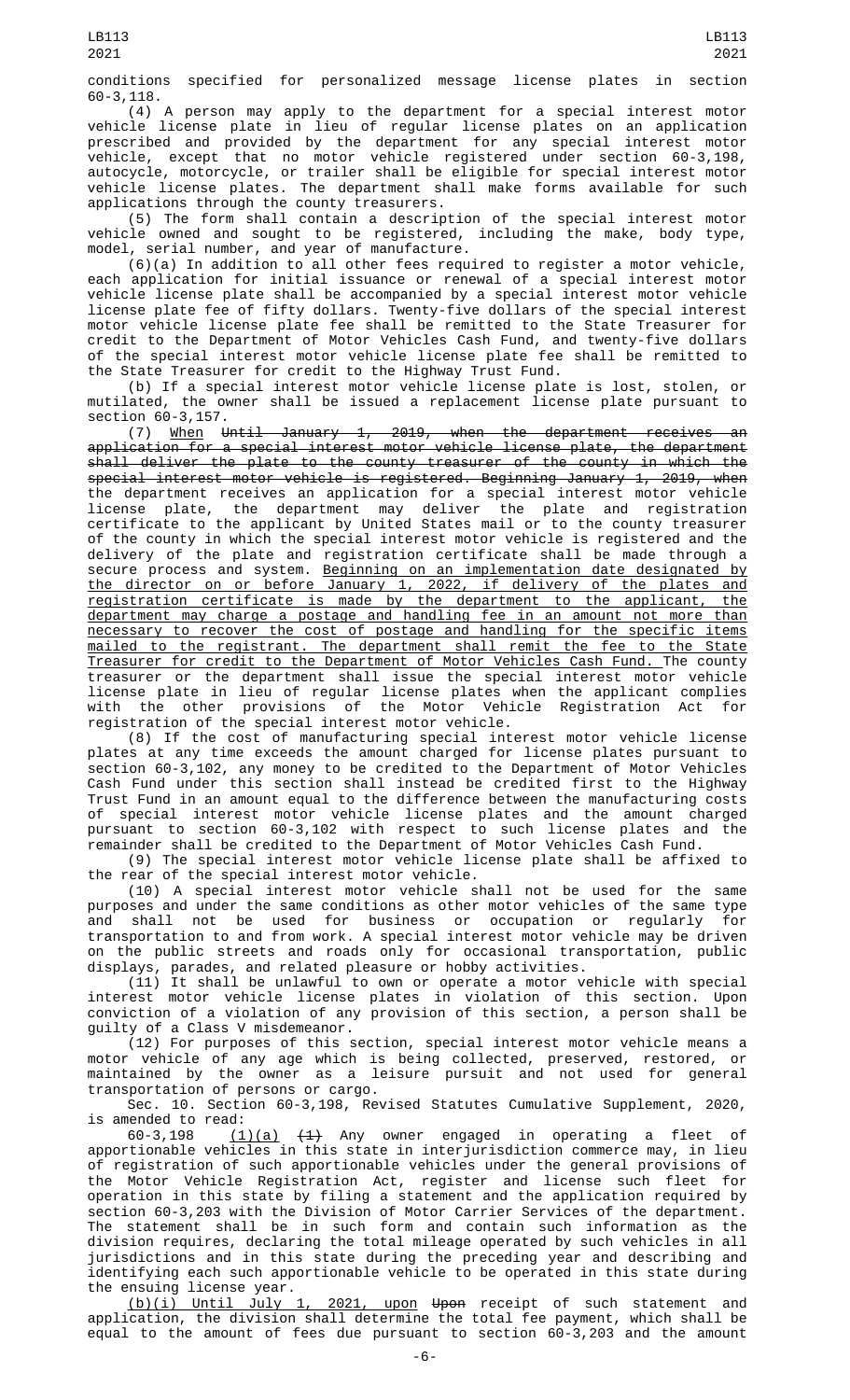obtained by applying the formula provided in section 60-3,204 to a fee of thirty-two dollars per ton based upon gross vehicle weight of the empty weights of a truck or truck-tractor and the empty weights of any trailer or combination thereof with which it is to be operated in combination at any one time plus the weight of the maximum load to be carried thereon at any one time, and shall notify the applicant of the amount of payment required to be made. Mileage operated in noncontracting reciprocity jurisdictions by apportionable vehicles based in Nebraska shall be applied to the portion of the formula for determining the Nebraska injurisdiction fleet distance.

(ii) Beginning July 1, 2021, and until July 1, 2025, upon receipt of such statement and application, the division shall determine the total fee payment, which shall be equal to the amount of fees due pursuant to section 60-3,203 and the amount obtained by applying the formula provided in section 60-3,204 to a fee of thirty-five dollars per ton based upon gross vehicle weight of the empty weights of a truck or truck-tractor and the empty weights of any trailer or combination thereof with which it is to be operated in combination at any one time plus the weight of the maximum load to be carried thereon at any one time, and shall notify the applicant of the amount of payment required to be made. Mileage operated in noncontracting reciprocity jurisdictions by apportionable vehicles based in Nebraska shall be applied to the portion of the formula for determining the Nebraska injurisdiction fleet distance.

(iii) Beginning July 1, 2025, upon receipt of such statement and application, the division shall determine the total fee payment, which shall be equal to the amount of fees due pursuant to section 60-3,203 and the amount obtained by applying the formula provided in section 60-3,204 to a fee of thirty-three dollars and fifty cents per ton based upon gross vehicle weight of the empty weights of a truck or truck-tractor and the empty weights of any trailer or combination thereof with which it is to be operated in combination at any one time plus the weight of the maximum load to be carried thereon at any one time, and shall notify the applicant of the amount of payment required to be made. Mileage operated in noncontracting reciprocity jurisdictions by apportionable vehicles based in Nebraska shall be applied to the portion of the formula for determining the Nebraska injurisdiction fleet distance.

<u>(c) </u>Temporary authority which permits the operation of a fleet or an addition to a fleet in this state while the application is being processed may be issued upon application to the division if necessary to complete processing of the application.

(d) Upon completion of such processing and receipt of the appropriate fees, the division shall issue to the applicant a sufficient number of distinctive registration certificates which provide a list of the jurisdictions in which the apportionable vehicle has been apportioned, the weight for which registered, and such other evidence of registration for display on the apportionable vehicle as the division determines appropriate for each of the apportionable vehicles of his or her fleet, identifying it as a part of an interjurisdiction fleet proportionately registered. Such registration certificates may be displayed as a legible paper copy or electronically as authorized by the department. All fees received as provided in this section shall be remitted to the State Treasurer for credit to the Motor Carrier Services Division Distributive Fund.

(e) The apportionable vehicles so registered shall be exempt from all further registration and license fees under the Motor Vehicle Registration Act for movement or operation in the State of Nebraska except as provided in section 60-3,203. The proportional registration and licensing provision of this section shall apply to apportionable vehicles added to such fleets and operated in this state during the license year except with regard to permanent license plates issued under section 60-3,203.

(f) The right of applicants to proportional registration under this section shall be subject to the terms and conditions of any reciprocity agreement, contract, or consent made by the division.

(g) When a nonresident fleet owner has registered his or her apportionable vehicles, his or her apportionable vehicles shall be considered as fully registered for both interjurisdiction and intrajurisdiction commerce when the jurisdiction of base registration for such fleet accords the same consideration for fleets with a base registration in Nebraska. Each apportionable vehicle of a fleet registered by a resident of Nebraska shall be considered as fully registered for both interjurisdiction and intrajurisdiction commerce.

(2) Mileage proportions for interjurisdiction fleets not operated in this state during the preceding year shall be determined by the division upon the application of the applicant on forms to be supplied by the division which shall show the operations of the preceding year in other jurisdictions and estimated operations in Nebraska or, if no operations were conducted the previous year, a full statement of the proposed method of operation.

(3) Any owner complying with and being granted proportional registration shall preserve the records on which the application is made for a period of three years following the current registration year. Upon request of the division, the owner shall make such records available to the division at its office for audit as to accuracy of computation and payments or pay the costs of an audit at the home office of the owner by a duly appointed representative of the division if the office where the records are maintained is not within the State of Nebraska. The division may enter into agreements with agencies of other jurisdictions administering motor vehicle registration laws for joint audits of any such owner. All payments received to cover the costs of an audit shall be remitted by the division to the State Treasurer for credit to the

LB113 2021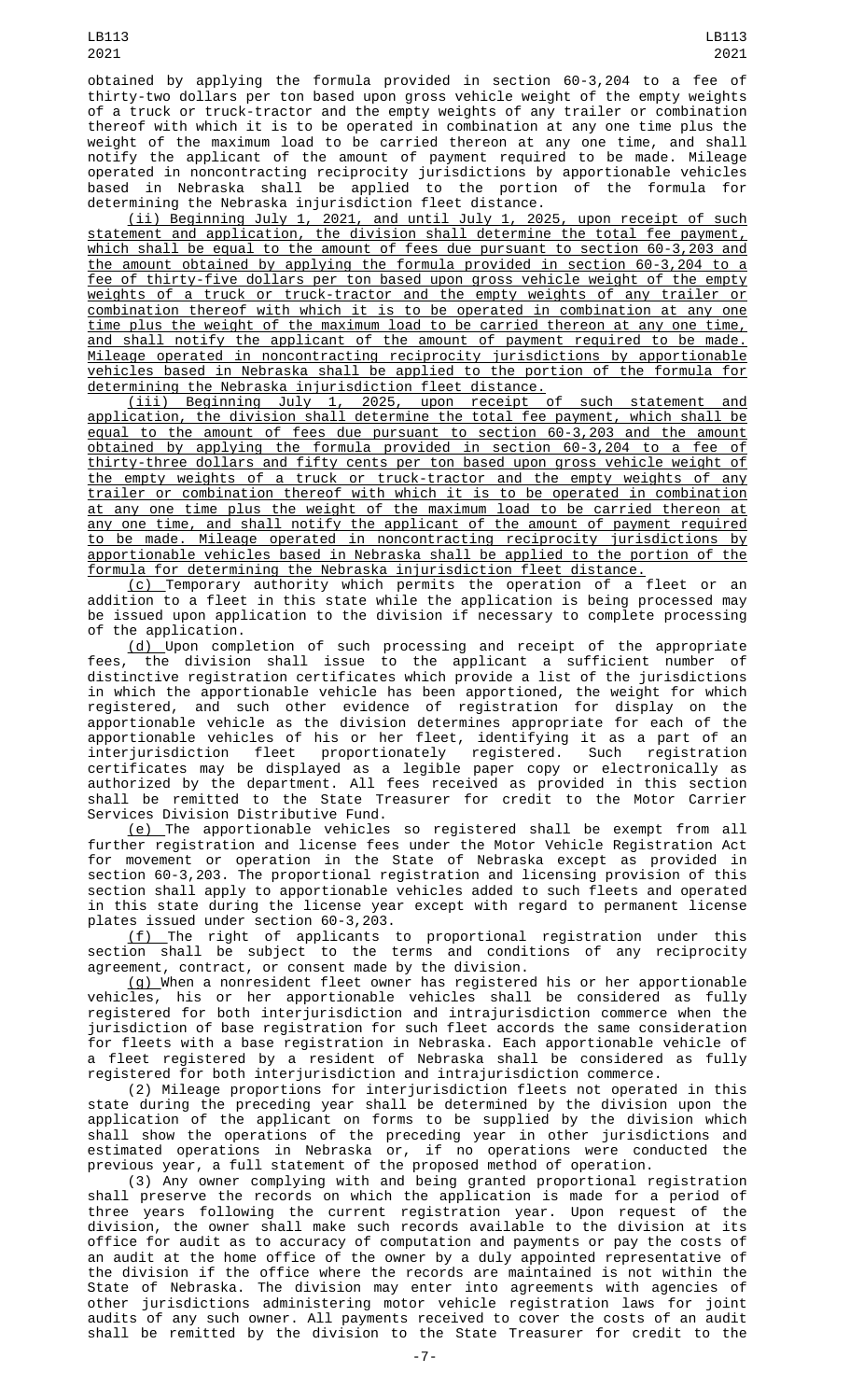(4) If the division claims that a greater amount of fee is due under this section than was paid, the division shall notify the owner of the additional amount claimed to be due. The owner may accept such claim and pay the amount due, or he or she may dispute the claim and submit to the division any information which he or she may have in support of his or her position. If the dispute cannot otherwise be resolved within the division, the owner may petition for an appeal of the matter. The director shall appoint a hearing officer who shall hear the dispute and issue a written decision. Any appeal shall be in accordance with the Administrative Procedure Act. Upon expiration of the time for perfecting an appeal if no appeal is taken or upon final judicial determination if an appeal is taken, the division shall deny the owner the right to further registration for a fleet license until the amount finally determined to be due, together with any costs assessed against the owner, has been paid.

(5) Every applicant who licenses any apportionable vehicles under this section and section 60-3,203 shall have his or her registration certificates issued only after all fees under such sections are paid and, if applicable, proof has been furnished of payment, in the form prescribed by the director as directed by the United States Secretary of the Treasury, of the federal heavy vehicle use tax imposed by 26 U.S.C. 4481 of the Internal Revenue Code as defined in section 49-801.01.

(6)(a) In the event of the transfer of ownership of any registered apportionable vehicle, (b) in the case of loss of possession because of fire, natural disaster, theft, or wrecking, junking, or dismantling of any registered apportionable vehicle, (c) when a salvage branded certificate of title is issued for any registered apportionable vehicle, (d) whenever a type or class of registered apportioned vehicle is subsequently declared by legislative act or court decision to be illegal or ineligible to be operated or towed on the public roads and no longer subject to registration fees and taxes, (e) upon trade-in or surrender of a registered apportionable vehicle under a lease, or (f) in case of a change in the situs of a registered apportionable vehicle to a location outside of this state, its registration shall expire, except that if the registered owner or lessee applies to the division after such transfer or loss of possession and accompanies the application with a fee of one dollar and fifty cents, he or she may have any remaining credit of vehicle fees and taxes from the previously registered apportionable vehicle applied toward payment of any vehicle fees and taxes due and owing on another registered apportionable vehicle. If such registered apportionable vehicle has a greater gross vehicle weight than that of the previously registered apportionable vehicle, the registered owner or lessee of the registered apportionable vehicle shall additionally pay only the registration fee for the increased gross vehicle weight for the remaining months of the registration year based on the factors determined by the division in the original fleet application.

(7) Whenever a Nebraska-based fleet owner files an application with the division to delete a registered apportionable vehicle from a fleet of registered apportionable vehicles (a) because of a transfer of ownership of the registered apportionable vehicle, (b) because of loss of possession due to fire, natural disaster, theft, or wrecking, junking, or dismantling of the registered apportionable vehicle, (c) because a salvage branded certificate of title is issued for the registered apportionable vehicle, (d) because a type or class of registered apportioned vehicle is subsequently declared by legislative act or court decision to be illegal or ineligible to be operated or towed on the public roads and no longer subject to registration fees and taxes, (e) because of a trade-in or surrender of the registered apportionable vehicle under a lease, or (f) because of a change in the situs of the registered apportionable vehicle to a location outside of this state, the registered owner may, by returning the registration certificate or certificates and such other evidence of registration used by the division or, if such certificate or certificates or such other evidence of registration is unavailable, then by making an affidavit to the division of such transfer or loss, receive a refund of that portion of the unused registration fee based upon the number of unexpired months remaining in the registration year from the date of transfer or loss. No refund shall be allowed for any fees paid under section 60-3,203. When such apportionable vehicle is transferred or lost within the same month as acquired, no refund shall be allowed for such month. Such refund may be in the form of a credit against any registration fees that have been incurred or are, at the time of the refund, being incurred by the registered apportionable vehicle owner. The Nebraska-based fleet owner shall make a claim for a refund under this subsection within the registration period or shall be deemed to have forfeited his or her right to the refund.

(8) In case of addition to the registered fleet during the registration year, the owner engaged in operating the fleet shall pay the proportionate registration fee from the date the vehicle was placed into service or, if the vehicle was previously registered, the date the prior registration expired or the date Nebraska became the base jurisdiction for the fleet, whichever is first, for the remaining balance of the registration year. The fee for any permanent license plate issued for such addition pursuant to section 60-3,203 shall be the full fee required by such section, regardless of the number of months remaining in the license year.

(9) In lieu of registration under subsections (1) through (8) of this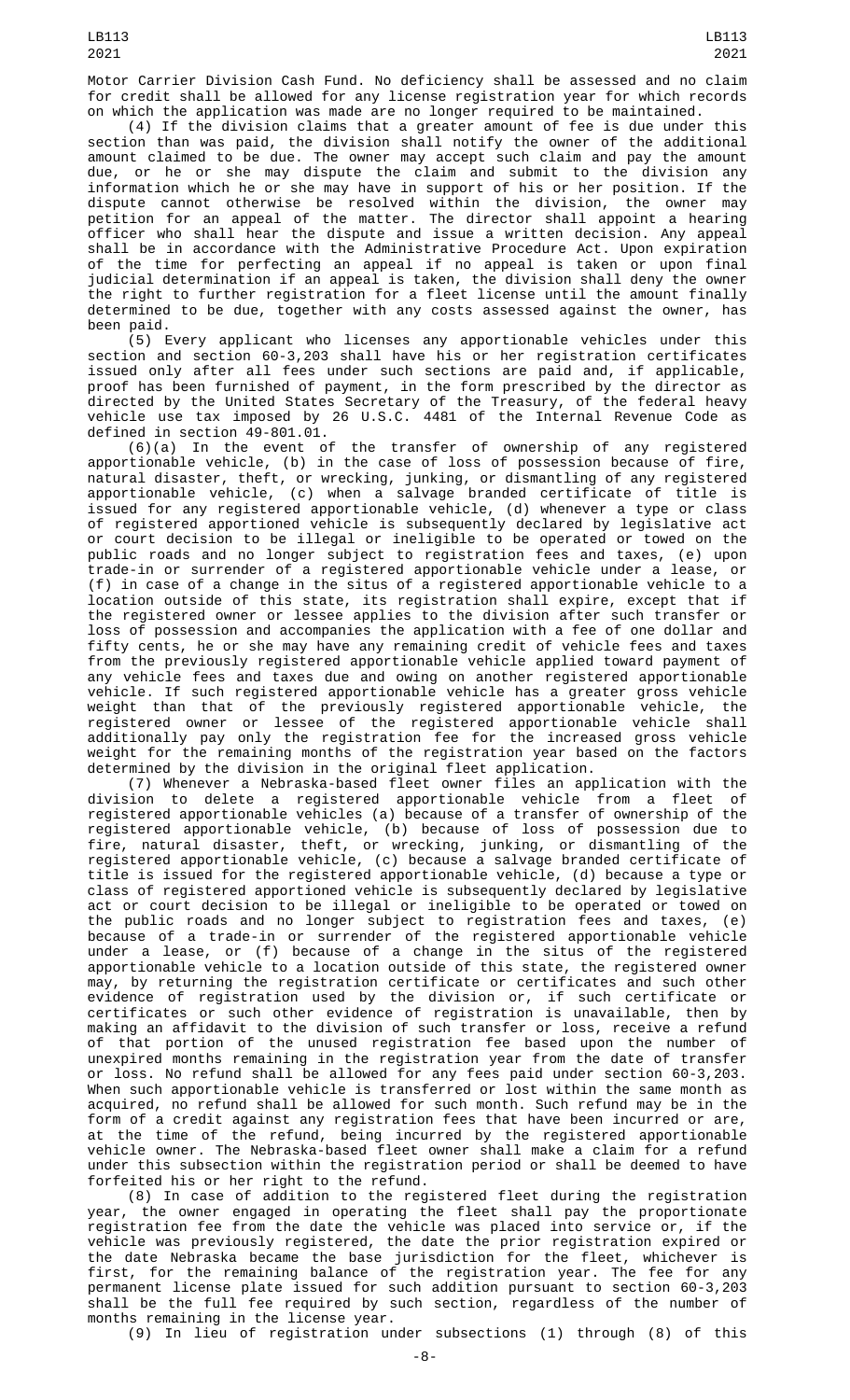section, the title holder of record may apply to the division for special registration, to be known as an unladen-weight registration, for any commercial motor vehicle or combination of vehicles which have been registered to a Nebraska-based fleet owner within the current or previous registration year. Such registration shall be valid only for a period of thirty days and shall give no authority to operate the vehicle except when empty. The fee for such registration shall be twenty dollars for each vehicle, which fee shall be remitted to the State Treasurer for credit to the Highway Trust Fund. The issuance of such permits shall be governed by section 60-3,179.

(10) Any person may, in lieu of registration under subsections (1) through (8) of this section or for other jurisdictions as approved by the director, purchase a trip permit for any nonresident truck, truck-tractor, bus, or truck or truck-tractor combination. A trip permit shall be issued before any person required to obtain a trip permit enters this state with such vehicle. The trip permit shall be issued by the director through Internet sales from the department's web site. The trip permit shall be valid for a period of seventytwo hours. The fee for the trip permit shall be twenty-five dollars for each truck, truck-tractor, bus, or truck or truck-tractor combination. The fee collected by the director shall be remitted to the State Treasurer for credit to the Highway Cash Fund.

Sec. 11. Section 60-3,202, Revised Statutes Cumulative Supplement, 2020,

is amended to read:<br> $60-3,202 \qquad (1)$  $(1)(a)$  Until July 1, 2021, registration  $(1)$  Registration fees credited to the Motor Carrier Services Division Distributive Fund pursuant to section 60-3,198 and remaining in such fund at the close of each calendar month shall be remitted to the State Treasurer for credit as follows: (a) Three percent of thirty percent of such amount shall be credited to the Department of Revenue Property Assessment Division Cash Fund; (b) the remainder of such thirty percent shall be credited to the Highway Motor Vehicle Tax Fund; and (c) seventy percent of such amount shall be credited to the Highway Trust Fund.<br>(b) Beginning July 1, 2021, and until July 1, 2025, registration fees

 $(b)$  Beginning July 1, 2021, and until July 1, credited to the Motor Carrier Services Division Distributive Fund pursuant to section 60-3,198 and remaining in such fund at the close of each calendar month shall be remitted to the State Treasurer for credit as follows: (i) Twentyseven percent of such amount shall be credited to the Highway Tax Fund; (ii) sixty-four percent of such amount shall be credited to the Highway Trust Fund; and (iii) nine percent of such amount shall be credited to the Motor Carrier Services System Replacement and Maintenance Fund.

(c) Beginning July 1, 2025, registration fees credited to the Motor Carrier Services Division Distributive Fund pursuant to section 60-3,198 and remaining in such fund at the close of each calendar months shall be remitted to the State Treasurer for credit as follows: (i) Twenty-eight percent of such amount shall be credited to the Highway Tax Fund; (ii) sixty-seven percent of such amount shall be credited to the Highway Trust Fund; and (iii) five percent of such amount shall be credited to the Motor Carrier Services System Replacement and Maintenance Fund.

(2) On or before the last day of each quarter of the calendar year, the State Treasurer shall distribute all funds in the <u>Highway</u> <del>Motor Vehicle</del> Tax Fund to the county treasurer of each county in the same proportion as the number of original motor vehicle registrations in each county bears to the total of all original registrations within the state in the registration year immediately preceding.

(3) Upon receipt of motor vehicle tax funds from the State Treasurer, the county treasurer shall distribute such funds to taxing agencies within the county in the same proportion that the levy of each such taxing agency bears to the total of such levies of all taxing agencies in the county.

(4) In the event any taxing district has been annexed, merged, dissolved, or in any way absorbed into another taxing district, any apportionment of motor vehicle tax funds to which such taxing district would have been entitled shall be apportioned to the successor taxing district which has assumed the functions of the annexed, merged, dissolved, or absorbed taxing district.

(5) On or before March 1 of each year, the department shall furnish to the State Treasurer a tabulation showing the total number of original motor vehicle registrations in each county for the immediately preceding calendar year, which shall be the basis for computing the distribution of motor vehicle tax funds as provided in subsection (2) of this section.

(6) The <u>Highway</u> <del>Motor Vehicle</del> Tax Fund is created. Any money in the fund available for investment shall be invested by the state investment officer pursuant to the Nebraska Capital Expansion Act and the Nebraska State Funds Investment Act.

Sec. 12. (1) The Department of Motor Vehicles shall build and maintain a new motor carrier services system for processing the issuance of vehicle registrations pursuant to section 60-3,198 and the assessment of the motor fuel tax under the International Fuel Tax Agreement Act. The Director of Motor Vehicles shall designate an implementation date for the new system which date is on or before July 1, 2025.

(2) The Motor Carrier Services System Replacement and Maintenance Fund is created. The fund shall consist of amounts credited under section 60-3,202. The fund shall be used for the building, implementation, and maintenance of a new motor carrier services system for processing the issuance of vehicle registrations pursuant to section 60-3,198 and the assessment of the motor fuel tax under the International Fuel Tax Agreement Act.

(3) Any money in the Motor Carrier Services System Replacement and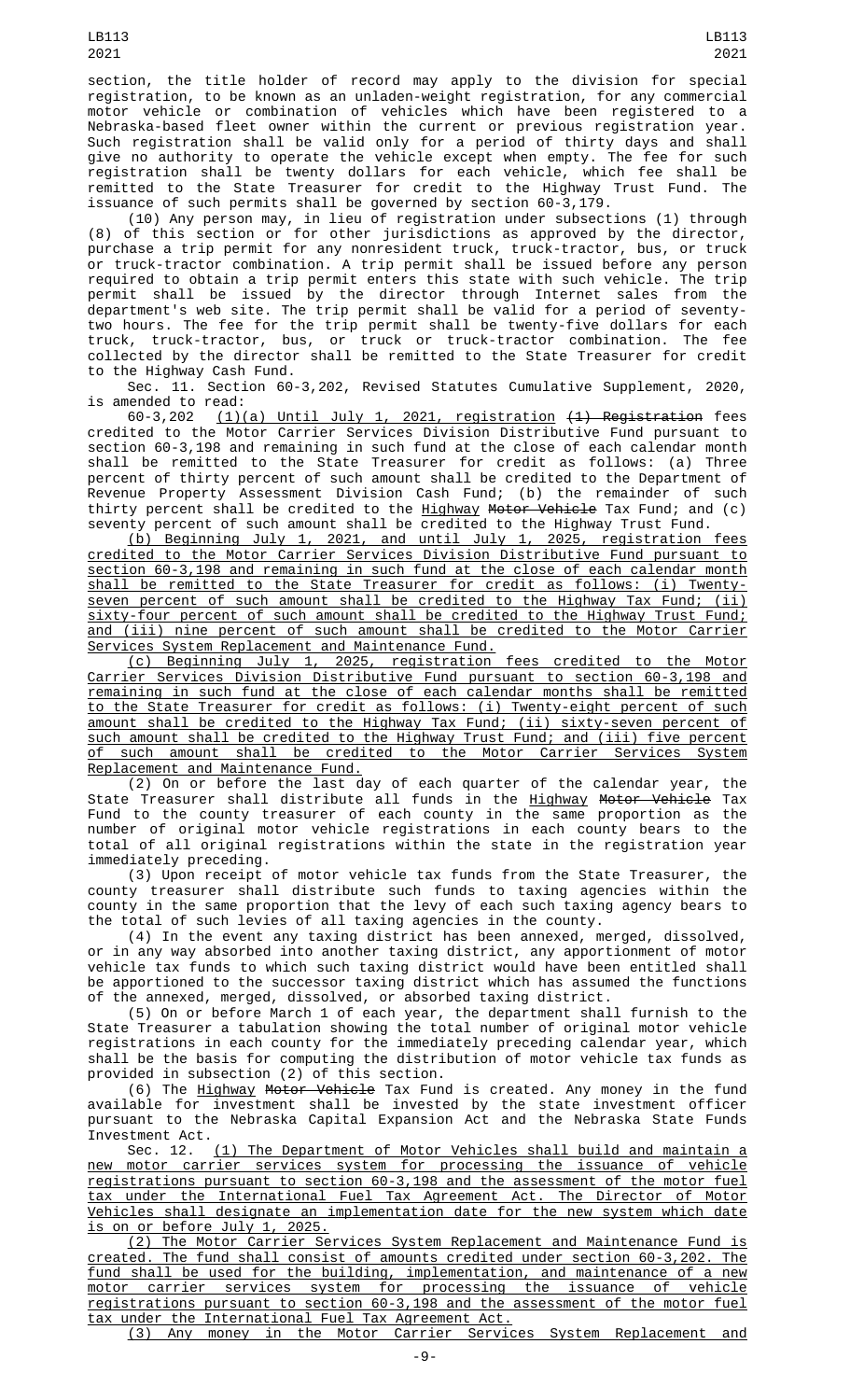Maintenance Fund available for investment shall be invested by the state investment officer pursuant to the Nebraska Capital Expansion Act and the Nebraska State Funds Investment Act.

Sec. 13. Section 60-3,224, Revised Statutes Cumulative Supplement, 2020, is amended to read:

60-3,224 (1) Beginning October 1, 2015, and ending December 31, 2022, a person may apply to the department for Nebraska 150 Sesquicentennial Plates in lieu of regular license plates on an application prescribed and provided by the department for any motor vehicle, trailer, or semitrailer, except for a motor vehicle or trailer registered under section 60-3,198. An applicant receiving a plate under this section for a farm truck with a gross weight of over sixteen tons shall affix the appropriate tonnage decal to the plate. The department shall make forms available for such applications through the county treasurers.

(2) Each application for initial issuance or renewal of Nebraska 150 Sesquicentennial Plates shall be accompanied by a fee of seventy dollars. Fees collected pursuant to this section shall be remitted to the State Treasurer. The State Treasurer shall credit fifteen percent of the fee for initial issuance and renewal of plates under subsection (3) of section 60-3,223 to the Department of Motor Vehicles Cash Fund and eighty-five percent of such fee to the Nebraska 150 Sesquicentennial Plate Proceeds Fund. The State Treasurer shall credit forty-three percent of the fee for initial issuance and renewal of plates under subsection (4) of section 60-3,223 to the Department of Motor Vehicles Cash Fund and fifty-seven percent of such fee to the Nebraska 150 Sesquicentennial Plate Proceeds Fund.

 $(3)(a)$  When the department receives an application for Nebraska Sesquicentennial Plates, the department may deliver the plates and registration certificate to the applicant by United States mail or to the county treasurer of the county in which the motor vehicle or trailer is registered and the delivery of the plates and registration certificate shall be made through a secure process and system. <u>Beginning on an implementation date designated by</u> the director on or before January 1, 2022, if delivery of the plates and registration certificate is made by the department to the applicant, the department may charge a postage and handling fee in an amount not more than necessary to recover the cost of postage and handling for the specific items mailed to the registrant. The department shall remit the fee to the State Treasurer for credit to the Department of Motor Vehicles Cash Fund. The county treasurer or the department shall issue plates under this section in lieu of regular license plates when the applicant complies with the other provisions of the Motor Vehicle Registration Act for registration of the motor vehicle or trailer. If plates are lost, stolen, or mutilated, the licensee shall be issued replacement license plates pursuant to section 60-3,157.

(b) This subdivision applies beginning on an implementation date designated by the director. The director shall designate an implementation date that is on or before January 1, 2021. The county treasurer or the department may issue temporary license stickers to the applicant under this section for the applicant to lawfully operate the vehicle pending receipt of the license plates. No charge in addition to the registration fee shall be made for the issuance of a temporary license sticker under this subdivision. The department shall furnish temporary license stickers for issuance by the county treasurer at no cost to the counties. The department may adopt and promulgate rules and regulations regarding the design and issuance of temporary license stickers.

(4) The owner of a motor vehicle or trailer bearing Nebraska 150 Sesquicentennial Plates may apply to the county treasurer to have such plates transferred to a motor vehicle or trailer other than the motor vehicle or trailer for which such plates were originally purchased if such motor vehicle or trailer is owned by the owner of the plates. The owner may have the unused portion of the fee for the plates credited to the other motor vehicle or trailer which will bear the plates at the rate of eight and one-third percent per month for each full month left in the registration period. Application for such transfer shall be accompanied by a fee of three dollars. The State Treasurer shall credit fees collected pursuant to this subsection to the Department of Motor Vehicles Cash Fund.

(5) Nebraska 150 Sesquicentennial Plates shall not be issued or renewed beginning on January 1, 2023.

Sec. 14. Section 60-3,227, Revised Statutes Cumulative Supplement, 2020, is amended to read:

60-3,227 (1) A person may apply to the department for Mountain Lion Conservation Plates in lieu of regular license plates on an application prescribed and provided by the department for any motor vehicle, trailer, or semitrailer, except for a motor vehicle, trailer, or semitrailer registered under section 60-3,198. An applicant receiving a Mountain Lion Conservation Plate for a farm truck with a gross weight of over sixteen tons shall affix the appropriate tonnage decal to the plate. The department shall make forms available for such applications through the county treasurers. The license plates shall be issued upon payment of the license fee described in subsection (2) of this section.

(2)(a) In addition to all other fees required for registration under the Motor Vehicle Registration Act, each application for initial issuance of alphanumeric Mountain Lion Conservation Plates shall be accompanied by a fee of five dollars. An application for renewal of such plates shall be accompanied by a fee of five dollars. County treasurers collecting fees pursuant to this subdivision shall remit them to the State Treasurer. The State Treasurer shall credit five dollars of the fee to the Game and Parks Commission Educational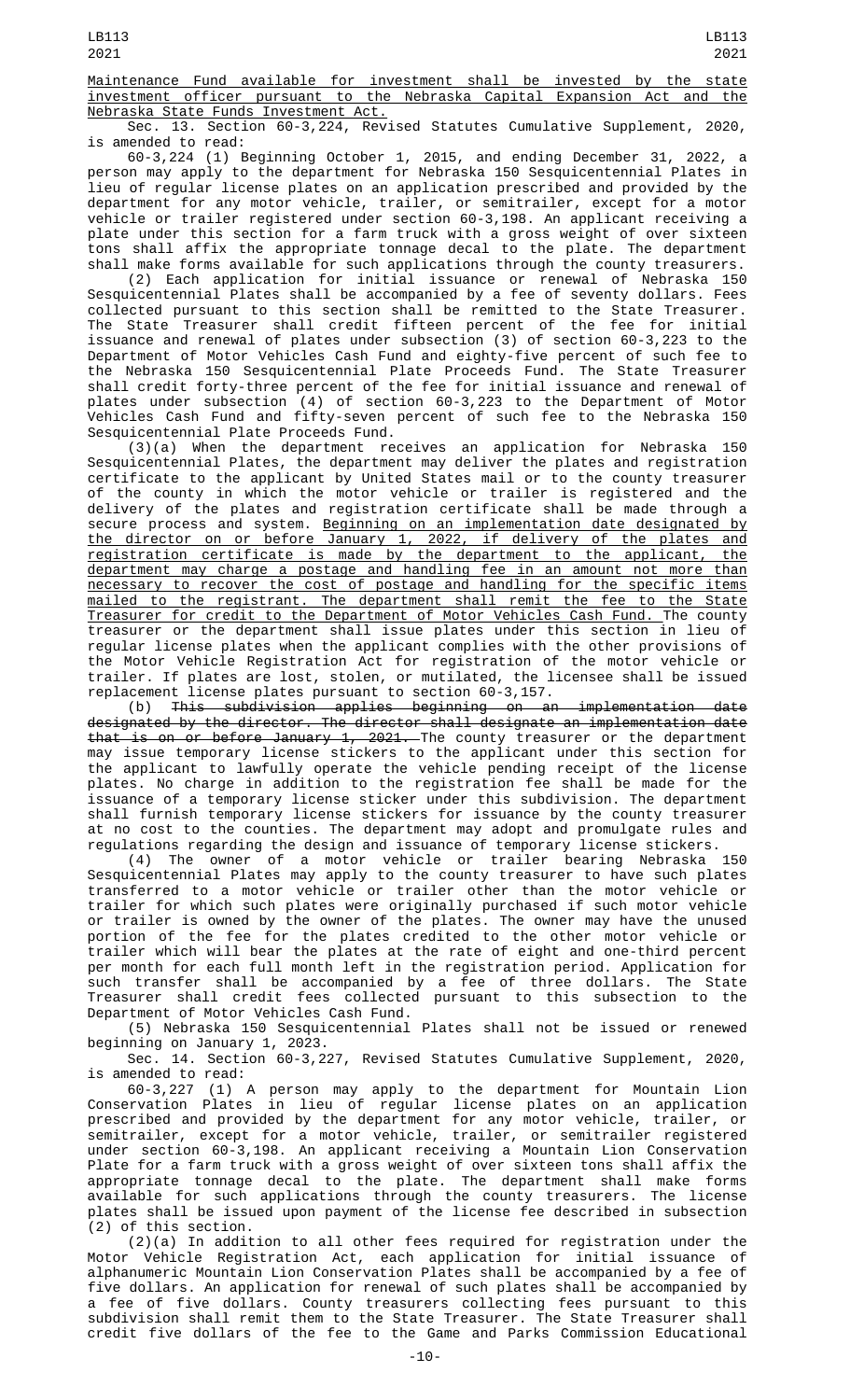(b) In addition to all other fees required for registration under the Motor Vehicle Registration Act, each application for initial issuance or renewal of personalized message Mountain Lion Conservation Plates shall be accompanied by a fee of forty dollars. County treasurers collecting fees pursuant to this subdivision shall remit them to the State Treasurer. The State Treasurer shall credit twenty-five percent of the fee for initial issuance and renewal of such plates to the Department of Motor Vehicles Cash Fund and seventy-five percent of the fee to the Game and Parks Commission Educational Fund.

(3)(a) When the department receives an application for Mountain Lion Conservation Plates, the department may deliver the plates and registration certificate to the applicant by United States mail or to the county treasurer of the county in which the motor vehicle, trailer, or semitrailer is registered and the delivery of the plates and registration certificate shall be made through a secure process and system. Beginning on an implementation date designated by the director on or before January 1, 2022, if delivery of the plates and registration certificate is made by the department to the applicant, the department may charge a postage and handling fee in an amount not more than necessary to recover the cost of postage and handling for the specific items mailed to the registrant. The department shall remit the fee to the State Treasurer for credit to the Department of Motor Vehicles Cash Fund. The county treasurer or the department shall issue Mountain Lion Conservation Plates in lieu of regular license plates when the applicant complies with the other provisions of the Motor Vehicle Registration Act for registration of the motor vehicle, trailer, or semitrailer. If Mountain Lion Conservation Plates are lost, stolen, or mutilated, the licensee shall be issued replacement license plates upon request pursuant to section 60-3,157.

(b) This subdivision applies beginning on an implementation date designated by the director. The director shall designate an implementation date that is on or before January 1, 2021. The county treasurer or the department may issue temporary license stickers to the applicant under this section for the applicant to lawfully operate the vehicle pending receipt of the license plates. No charge in addition to the registration fee shall be made for the issuance of a temporary license sticker under this subdivision. The department shall furnish temporary license stickers for issuance by the county treasurer at no cost to the counties. The department may adopt and promulgate rules and regulations regarding the design and issuance of temporary license stickers.

(4) The owner of a motor vehicle, trailer, or semitrailer bearing Mountain Lion Conservation Plates may apply to the county treasurer to have such plates transferred to a motor vehicle other than the vehicle for which such plates were originally purchased if such vehicle is owned by the owner of the plates. The owner may have the unused portion of the fee for the plates credited to the other vehicle which will bear the plates at the rate of eight and one-third percent per month for each full month left in the registration period. Application for such transfer shall be accompanied by a fee of three dollars. Fees collected pursuant to this subsection shall be remitted to the State Treasurer for credit to the Department of Motor Vehicles Cash Fund.

(5) If the cost of manufacturing Mountain Lion Conservation Plates at any time exceeds the amount charged for license plates pursuant to section 60-3,102, any money to be credited to the Game and Parks Commission Educational Fund shall instead be credited first to the Highway Trust Fund in an amount equal to the difference between the manufacturing costs of Mountain Lion Conservation Plates and the amount charged pursuant to section 60-3,102 with respect to such plates and the remainder shall be credited to the Game and Parks Commission Educational Fund.

Sec. 15. Section 60-3,231, Revised Statutes Cumulative Supplement, 2020, is amended to read:

60-3,231 (1) A person may apply to the department for Breast Cancer Awareness Plates in lieu of regular license plates on an application prescribed and provided by the department for any motor vehicle, trailer, or semitrailer, except for a motor vehicle or trailer registered under section 60-3,198. An applicant receiving a plate under this section for a farm truck with a gross weight of over sixteen tons shall affix the appropriate tonnage decal to the plate. The department shall make forms available for such applications through the county treasurers.

 $(2)(a)$  <u>In</u> Beginning January 1, 2021, in addition to all other fees required for registration under the Motor Vehicle Registration Act, each application for initial issuance of alphanumeric Breast Cancer Awareness Plates shall be accompanied by a fee of five dollars. An application for renewal of such plates shall be accompanied by a fee of five dollars. County treasurers collecting fees pursuant to this subdivision shall remit them to the State Treasurer. The State Treasurer shall credit five dollars of the fee to the University of Nebraska Medical Center for the breast cancer navigator program.

(b) In addition to all other fees required for registration under the Motor Vehicle Registration Act, each application for initial issuance or renewal of personalized message Breast Cancer Awareness Plates shall be accompanied by a fee of forty dollars. County treasurers collecting fees pursuant to this subdivision shall remit them to the State Treasurer. The State Treasurer shall credit seventy-five percent of the fee to the University of Nebraska Medical Center for the breast cancer navigator program and twenty-five percent of the fee to the Department of Motor Vehicles Cash Fund. (3)(a) When the department receives an application for Breast Cancer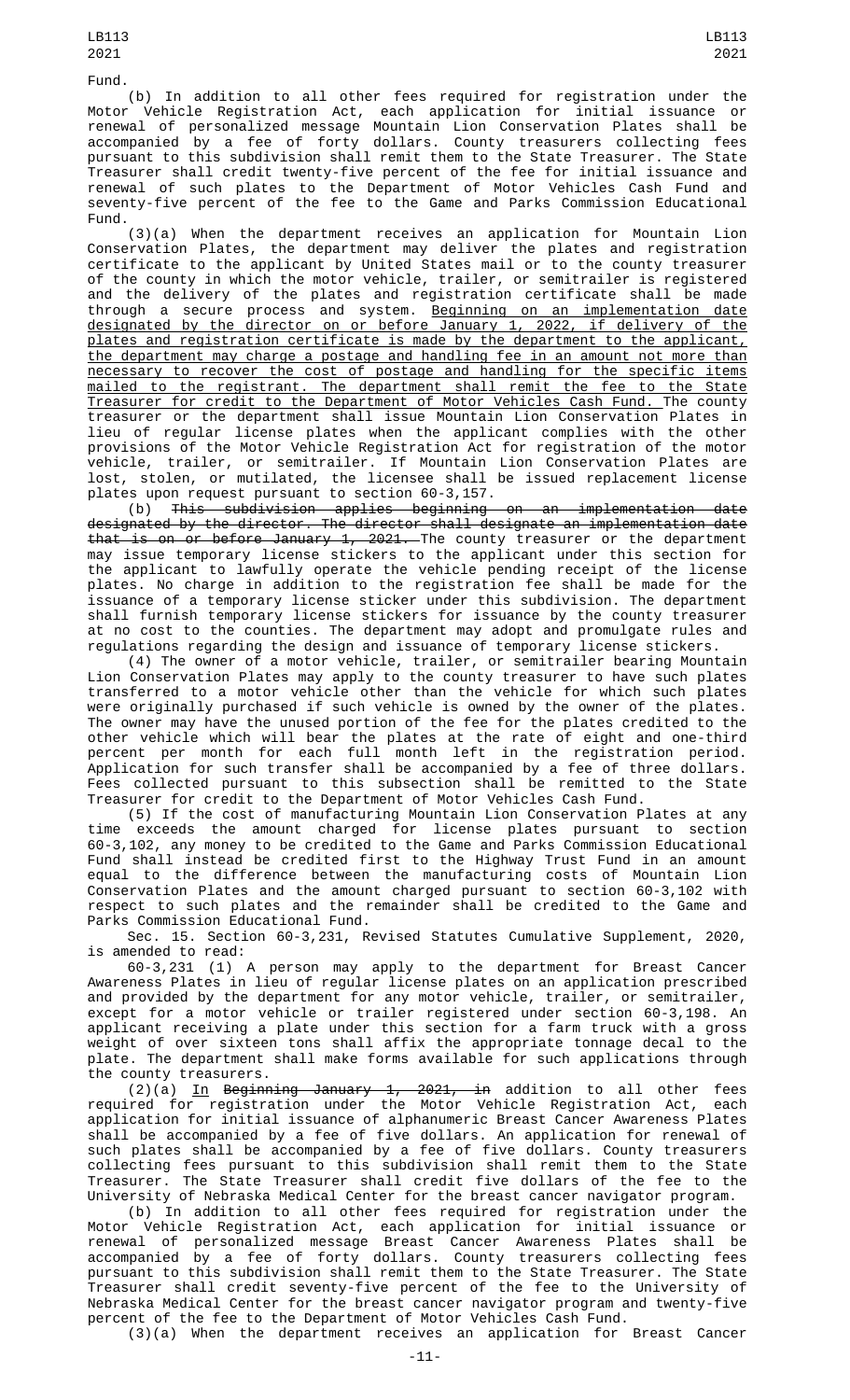LB113 2021

Awareness Plates, the department may deliver the plates and registration certificate to the applicant by United States mail or to the county treasurer of the county in which the motor vehicle or trailer is registered and the delivery of the plates and registration certificate shall be made through a secure process and system. Beginning on an implementation date designated by the director on or before January 1, 2022, if delivery of the plates and registration certificate is made by the department to the applicant, the department may charge a postage and handling fee in an amount not more than necessary to recover the cost of postage and handling for the specific items mailed to the registrant. The department shall remit the fee to the State Treasurer for credit to the Department of Motor Vehicles Cash Fund. The county treasurer or the department shall issue plates under this section in lieu of regular license plates when the applicant complies with the other provisions of the Motor Vehicle Registration Act for registration of the motor vehicle or trailer. If Breast Cancer Awareness Plates are lost, stolen, or mutilated, the licensee shall be issued replacement license plates upon request pursuant to section 60-3,157.

(b) This subdivision applies beginning on an implementation date designated by the director. The director shall designate an implementation date that is on or before January 1, 2021. The county treasurer or the department may issue temporary license stickers to the applicant under this section for the applicant to lawfully operate the vehicle pending receipt of the license plates. No charge in addition to the registration fee shall be made for the issuance of a temporary license sticker under this subdivision. The department shall furnish temporary license stickers for issuance by the county treasurer at no cost to the counties. The department may adopt and promulgate rules and regulations regarding the design and issuance of temporary license stickers.

(4) The owner of a motor vehicle or trailer bearing Breast Cancer Awareness Plates may apply to the county treasurer to have such plates transferred to a motor vehicle or trailer other than the motor vehicle or trailer for which such plates were originally purchased if such motor vehicle or trailer is owned by the owner of the plates. The owner may have the unused portion of the fee for the plates credited to the other motor vehicle or trailer which will bear the plates at the rate of eight and one-third percent per month for each full month left in the registration period. Application for such transfer shall be accompanied by a fee of three dollars. Fees collected pursuant to this subsection shall be remitted to the State Treasurer for credit to the Department of Motor Vehicles Cash Fund.

Sec. 16. Section 60-3,235, Revised Statutes Cumulative Supplement, 2020, is amended to read:

60-3,235 (1) A person may apply to the department for Native American Cultural Awareness and History Plates in lieu of regular license plates on an application prescribed and provided by the department for any motor vehicle or trailer, except for a motor vehicle or trailer registered under section 60-3,198. An applicant receiving a Native American Cultural Awareness and History Plate for a farm truck with a gross weight of over sixteen tons shall affix the appropriate tonnage decal to the plate. The department shall make forms available for such applications through the county treasurers. The license plates shall be issued upon payment of the license fee described in subsection (2) of this section.

 $(2)(a)$  In addition to all other fees required for registration under the Motor Vehicle Registration Act, each application for initial issuance or renewal of alphanumeric Native American Cultural Awareness and History Plates shall be accompanied by a fee of five dollars. County treasurers collecting fees pursuant to this subdivision shall remit them to the State Treasurer. The State Treasurer shall credit five dollars of the fee to the Native American Scholarship and Leadership Fund.

(b) In addition to all other fees required for registration under the Motor Vehicle Registration Act, each application for initial issuance or renewal of personalized message Native American Cultural Awareness and History Plates shall be accompanied by a fee of forty dollars. County treasurers collecting fees pursuant to this subdivision shall remit them to the State Treasurer. The State Treasurer shall credit twenty-five percent of the fee for initial issuance and renewal of such plates to the Department of Motor Vehicles Cash Fund and seventy-five percent of the fee to the Native American Scholarship and Leadership Fund.

(3)(a) When the department receives an application for Native American Cultural Awareness and History Plates, the department may deliver the plates<br>and registration certificate to the applicant by United States mail or to the and registration certificate to the applicant by United States mail or to the county treasurer of the county in which the motor vehicle or trailer registered and the delivery of the plates and registration certificate shall be made through a secure process and system. <u>Beginning on an implementation date</u> designated by the director on or before January 1, 2022, if delivery of the plates and registration certificate is made by the department to the applicant, the department may charge a postage and handling fee in an amount not more than necessary to recover the cost of postage and handling for the specific items mailed to the registrant. The department shall remit the fee to the State Treasurer for credit to the Department of Motor Vehicles Cash Fund. The county treasurer or the department shall issue Native American Cultural Awareness and History Plates in lieu of regular license plates when the applicant complies with the other provisions of the Motor Vehicle Registration Act for registration of the motor vehicle or trailer. If Native American Cultural Awareness and History Plates are lost, stolen, or mutilated, the licensee shall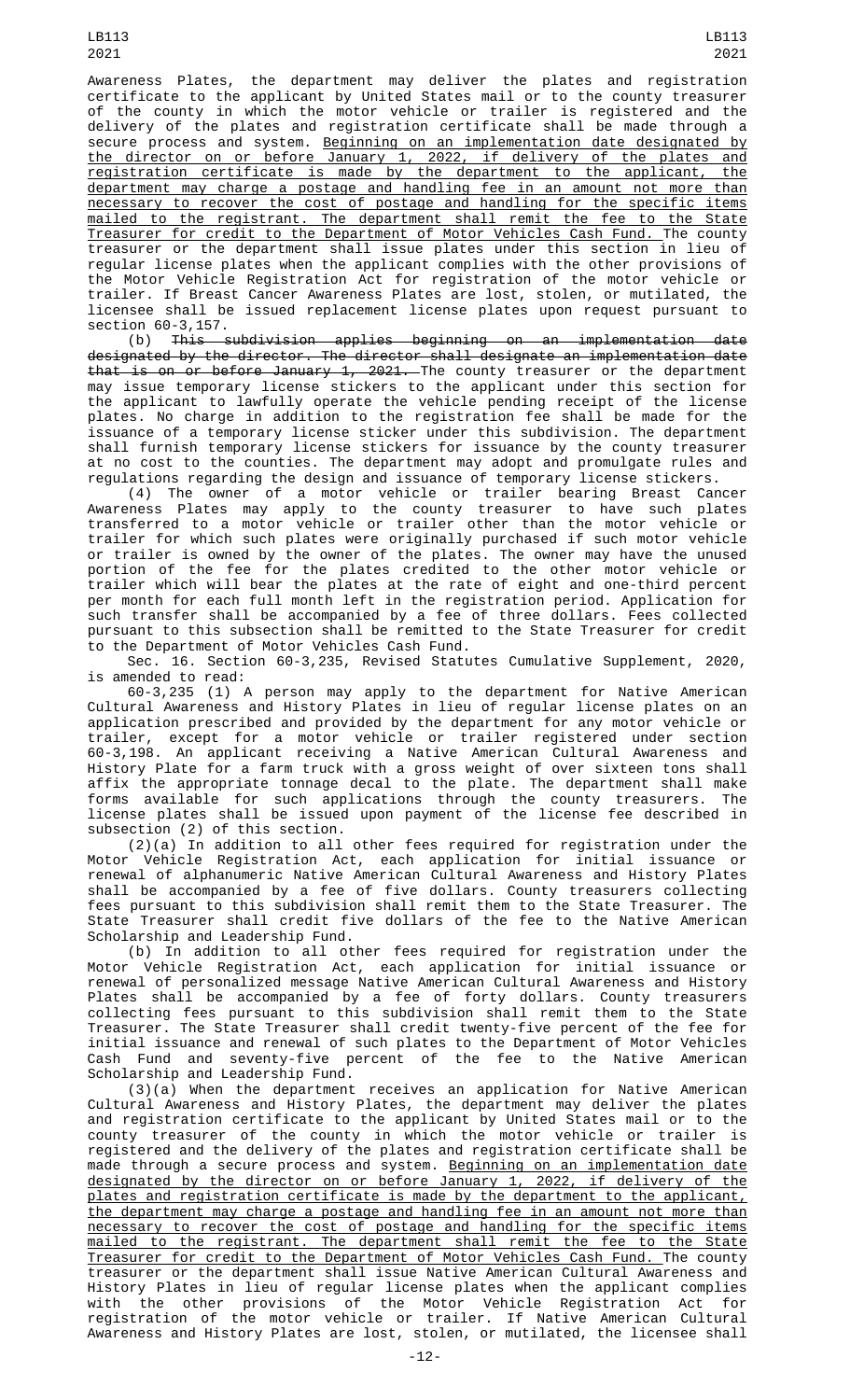be issued replacement license plates upon request pursuant to section 60-3,157. (b) This subdivision applies beginning on an implementation date

designated by the director. The director shall designate an implementation date that is on or before January 1, 2021. The county treasurer or the department may issue temporary license stickers to the applicant under this section for the applicant to lawfully operate the vehicle pending receipt of the license plates. No charge in addition to the registration fee shall be made for the issuance of a temporary license sticker under this subdivision. The department shall furnish temporary license stickers for issuance by the county treasurer at no cost to the counties. The department may adopt and promulgate rules and regulations regarding the design and issuance of temporary license stickers.

(4) The owner of a motor vehicle or trailer bearing Native American Cultural Awareness and History Plates may apply to the county treasurer to have such plates transferred to a motor vehicle or trailer other than the motor vehicle or trailer for which such plates were originally purchased if such motor vehicle or trailer is owned by the owner of the plates. The owner may have the unused portion of the fee for the plates credited to the other motor vehicle or trailer which will bear the plates at the rate of eight and onethird percent per month for each full month left in the registration period. Application for such transfer shall be accompanied by a fee of three dollars. Fees collected pursuant to this subsection shall be remitted to the State Treasurer for credit to the Department of Motor Vehicles Cash Fund.

(5) If the cost of manufacturing Native American Cultural Awareness and History Plates at any time exceeds the amount charged for license plates pursuant to section 60-3,102, any money to be credited to the Native American Scholarship and Leadership Fund shall instead be credited first to the Highway Trust Fund in an amount equal to the difference between the manufacturing costs of Native American Cultural Awareness and History Plates and the amount charged pursuant to section 60-3,102 with respect to such plates and the remainder shall be credited to the Native American Scholarship and Leadership Fund.

Sec. 17. Section 60-3,238, Revised Statutes Cumulative Supplement, 2020, is amended to read:

60-3,238 (1) <u>A</u> <del>Beginning January 1, 2021, a</del> person may apply to the department for Wildlife Conservation Plates in lieu of regular license plates on an application prescribed and provided by the department for any motor vehicle, trailer, or semitrailer, except for a motor vehicle, trailer, or semitrailer registered under section 60-3,198. An applicant receiving a Wildlife Conservation Plate for a farm truck with a gross weight of over sixteen tons or a commercial truck or truck-tractor with a gross weight of five tons or over shall affix the appropriate tonnage decal to the plate. The department shall make forms available for such applications through the county treasurers. The license plates shall be issued upon payment of the license fee described in subsection (2) of this section.

(2)(a) In addition to all other fees required for registration under the Motor Vehicle Registration Act, each application for initial issuance of alphanumeric Wildlife Conservation Plates shall be accompanied by a fee of five dollars. An application for renewal of such plates shall be accompanied by a fee of five dollars. County treasurers collecting fees pursuant to this subdivision shall remit such fees to the State Treasurer. The State Treasurer shall credit five dollars of the fee to the Wildlife Conservation Fund.

(b) In addition to all other fees required for registration under the Motor Vehicle Registration Act, each application for initial issuance or renewal of personalized message Wildlife Conservation Plates shall be accompanied by a fee of forty dollars. County treasurers collecting fees pursuant to this subdivision shall remit such fees to the State Treasurer. The State Treasurer shall credit twenty-five percent of the fee for initial issuance and renewal of such plates to the Department of Motor Vehicles Cash Fund and seventy-five percent of the fee to the Wildlife Conservation Fund.

(3)(a) When the department receives an application for Wildlife Conservation Plates, the department may deliver the plates and registration certificate to the applicant by United States mail or to the county treasurer of the county in which the motor vehicle, trailer, or semitrailer is registered and the delivery of the plates and registration certificate shall be made through a secure process and system. Beginning on an implementation date designated by the director on or before January 1, 2022, if delivery of the plates and registration certificate is made by the department to the applicant, the department may charge a postage and handling fee in an amount not more than necessary to recover the cost of postage and handling for the specific items mailed to the registrant. The department shall remit the fee to the State Treasurer for credit to the Department of Motor Vehicles Cash Fund. The county treasurer or the department shall issue Wildlife Conservation Plates in lieu of regular license plates when the applicant complies with the other provisions of the Motor Vehicle Registration Act for registration of the motor vehicle, trailer, or semitrailer. If Wildlife Conservation Plates are lost, stolen, or mutilated, the licensee shall be issued replacement license plates upon request pursuant to section 60-3,157.

(b) This subdivision applies beginning on an implementation date designated by the director. The director shall designate an implementation date which is on or before January 1, 2021. The county treasurer or the department may issue temporary license stickers to the applicant under this section for the applicant to lawfully operate the vehicle pending receipt of the license plates. No charge in addition to the registration fee shall be made for the issuance of a temporary license sticker under this subdivision. The department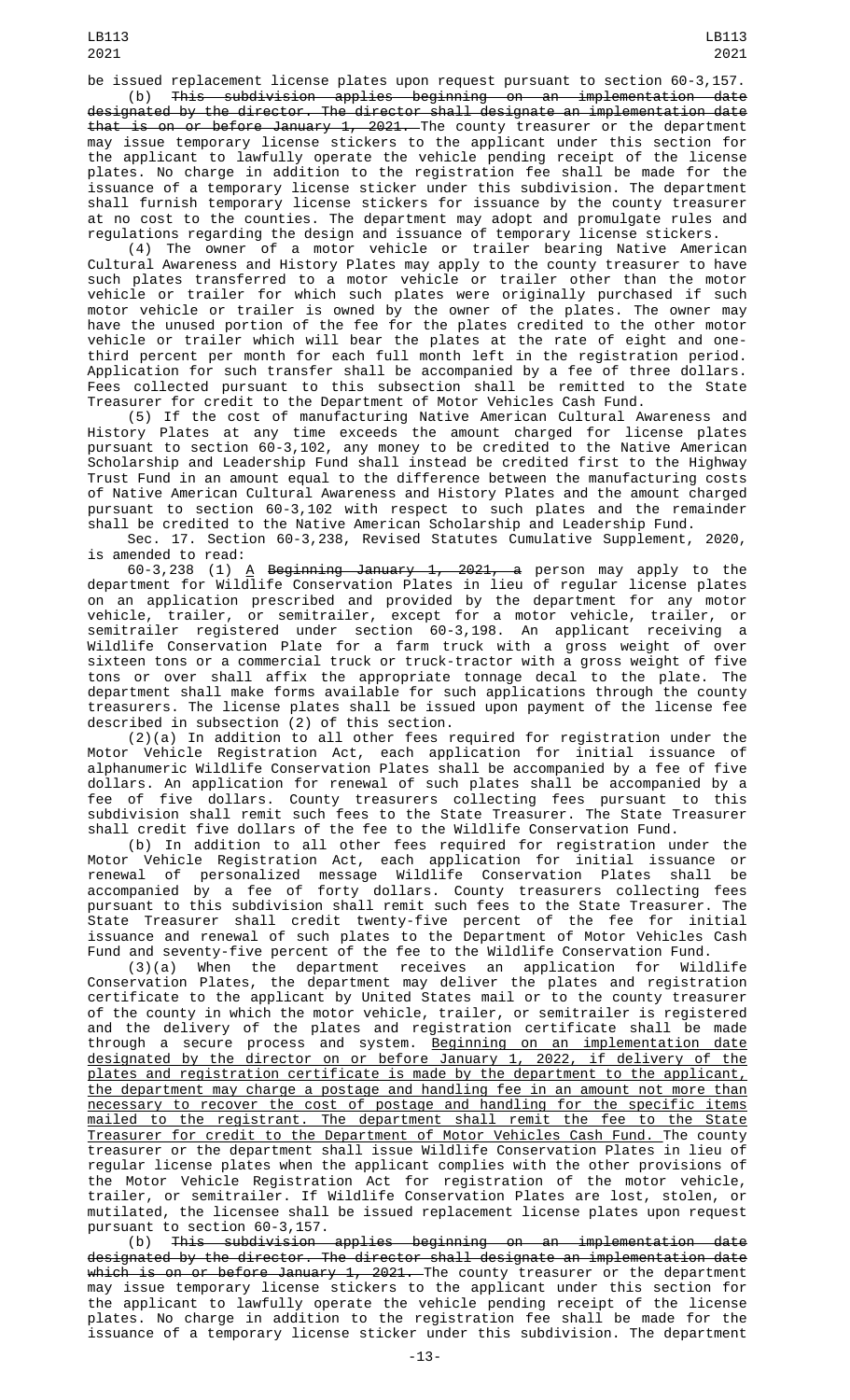(4) The owner of a motor vehicle, trailer, or semitrailer bearing Wildlife Conservation Plates may apply to the county treasurer to have such plates transferred to a motor vehicle or trailer other than the motor vehicle or trailer for which such plates were originally purchased if such motor vehicle or trailer is owned by the owner of the plates. The owner may have the unused portion of the fee for the plates credited to the other motor vehicle or trailer which will bear the plates at the rate of eight and one-third percent per month for each full month left in the registration period. Application for such transfer shall be accompanied by a fee of three dollars. Fees collected pursuant to this subsection shall be remitted to the State Treasurer for credit to the Department of Motor Vehicles Cash Fund.

(5) If the cost of manufacturing Wildlife Conservation Plates at any time exceeds the amount charged for license plates pursuant to section 60-3,102, any money to be credited to the Wildlife Conservation Fund shall instead be credited first to the Highway Trust Fund in an amount equal to the difference between the manufacturing costs of Wildlife Conservation Plates and the amount charged pursuant to section 60-3,102 with respect to such plates and the remainder shall be credited to the Wildlife Conservation Fund.

Sec. 18. Section 60-3,240, Revised Statutes Cumulative Supplement, 2020, is amended to read:

60-3,240 (1) <u>A</u> <del>Beginning January 1, 2021, a</del> person may apply to the department for Prostate Cancer Awareness Plates in lieu of regular license plates on an application prescribed and provided by the department for any motor vehicle, trailer, or semitrailer, except for a motor vehicle or trailer registered under section 60-3,198. An applicant receiving a plate under this section for a farm truck with a gross weight of over sixteen tons or a commercial truck or truck-tractor with a gross weight of five tons or over shall affix the appropriate tonnage decal to the plate. The department shall make forms available for such applications through the county treasurers. The license plates shall be issued upon payment of the license fee described in subsection (2) of this section.

(2)(a) In addition to all other fees required for registration under the Motor Vehicle Registration Act, each application for initial issuance of alphanumeric Prostate Cancer Awareness Plates shall be accompanied by a fee of five dollars. An application for renewal of such plates shall be accompanied by a fee of five dollars. County treasurers collecting fees pursuant to this subdivision shall remit such fees to the State Treasurer. The State Treasurer shall credit five dollars of the fee to the University of Nebraska Medical Center for the Nebraska Prostate Cancer Research Program.

(b) In addition to all other fees required for registration under the Motor Vehicle Registration Act, each application for initial issuance or renewal of personalized message Prostate Cancer Awareness Plates shall be accompanied by a fee of forty dollars. County treasurers collecting fees pursuant to this subdivision shall remit such fees to the State Treasurer. The State Treasurer shall credit seventy-five percent of the fee to the University of Nebraska Medical Center for the Nebraska Prostate Cancer Research Program and twenty-five percent of the fee to the Department of Motor Vehicles Cash Fund.

(3)(a) When the department receives an application for Prostate Cancer Awareness Plates, the department may deliver the plates and registration certificate to the applicant by United States mail or to the county treasurer of the county in which the motor vehicle, trailer, or semitrailer is registered and the delivery of the plates and registration certificate shall be made through a secure process and system. Beginning on an implementation date designated by the director on or before January 1, 2022, if delivery of the plates and registration certificate is made by the department to the applicant, the department may charge a postage and handling fee in an amount not more than necessary to recover the cost of postage and handling for the specific items mailed to the registrant. The department shall remit the fee to the State Treasurer for credit to the Department of Motor Vehicles Cash Fund. The county treasurer or the department shall issue plates under this section in lieu of regular license plates when the applicant complies with the other provisions of the Motor Vehicle Registration Act for registration of the motor vehicle, trailer, or semitrailer. If Prostate Cancer Awareness Plates are lost, stolen, or mutilated, the licensee shall be issued replacement license plates upon request pursuant to section 60-3,157.

(b) This subdivision applies beginning on an implementation date designated by the director. The director shall designate an implementation date <del>which is on or before January 1, 2021. </del>The county treasurer or the department may issue temporary license stickers to the applicant under this section for the applicant to lawfully operate the vehicle pending receipt of the license plates. No charge in addition to the registration fee shall be made for the issuance of a temporary license sticker under this subdivision. The department shall furnish temporary license stickers for issuance by the county treasurer at no cost to the counties. The department may adopt and promulgate rules and regulations regarding the design and issuance of temporary license stickers.

(4) The owner of a motor vehicle, trailer, or semitrailer bearing Prostate Cancer Awareness Plates may apply to the county treasurer to have such plates transferred to a motor vehicle or trailer other than the motor vehicle or trailer for which such plates were originally purchased if such motor vehicle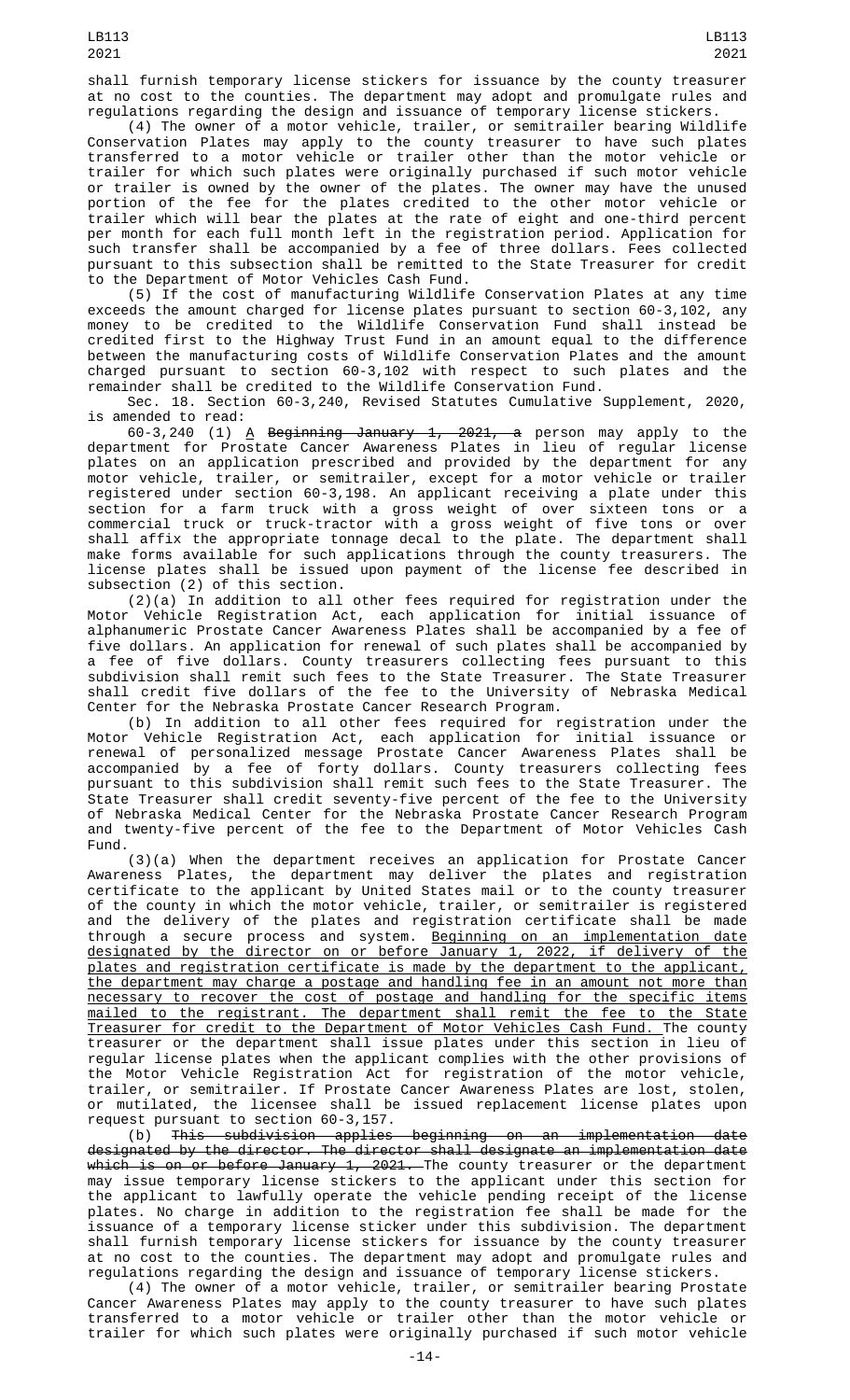or trailer is owned by the owner of the plates. The owner may have the unused portion of the fee for the plates credited to the other motor vehicle or trailer which will bear the plates at the rate of eight and one-third percent per month for each full month left in the registration period. Application for such transfer shall be accompanied by a fee of three dollars. Fees collected pursuant to this subsection shall be remitted to the State Treasurer for credit to the Department of Motor Vehicles Cash Fund.

(5) If the cost of manufacturing Prostate Cancer Awareness Plates at any time exceeds the amount charged for license plates pursuant to section 60-3,102, any money to be credited to the University of Nebraska Medical Center for the Nebraska Prostate Cancer Research Program shall instead be credited first to the Highway Trust Fund in an amount equal to the difference between the manufacturing costs of Prostate Cancer Awareness Plates and the amount charged pursuant to section 60-3,102 with respect to such plates and the remainder shall be credited to the University of Nebraska Medical Center for the Nebraska Prostate Cancer Research Program.

Sec. 19. Section 60-3,242, Revised Statutes Cumulative Supplement, 2020, is amended to read:

60-3,242 (1) <u>A</u> <del>Beginning January 1, 2021, a</del> person may apply to the department for Sammy's Superheroes license plates for childhood cancer awareness in lieu of regular license plates on an application prescribed and provided by the department for any motor vehicle, trailer, or semitrailer, except for a motor vehicle, trailer, or semitrailer registered under section 60-3,198. An applicant receiving a Sammy's Superheroes license plate for childhood cancer awareness for a farm truck with a gross weight of over sixteen tons or a commercial truck or truck-tractor with a gross weight of five tons or over shall affix the appropriate tonnage decal to the plate. The department shall make forms available for such applications through the county treasurers. The license plates shall be issued upon payment of the license fee described in subsection (2) of this section.

(2)(a) In addition to all other fees required for registration under the Motor Vehicle Registration Act, each application for initial issuance of alphanumeric Sammy's Superheroes license plates for childhood cancer awareness shall be accompanied by a fee of five dollars. An application for renewal of such plates shall be accompanied by a fee of five dollars. County treasurers collecting fees pursuant to this subdivision shall remit such fees to the State Treasurer. The State Treasurer shall credit five dollars of the fee to the University of Nebraska Medical Center for pediatric cancer research.

(b) In addition to all other fees required for registration under the Motor Vehicle Registration Act, each application for initial issuance or renewal of personalized message Sammy's Superheroes license plates for childhood cancer awareness shall be accompanied by a fee of forty dollars. County treasurers collecting fees pursuant to this subdivision shall remit such fees to the State Treasurer. The State Treasurer shall credit twenty-five percent of the fee for initial issuance and renewal of such plates to the Department of Motor Vehicles Cash Fund and seventy-five percent of the fee to the University of Nebraska Medical Center for pediatric cancer research.

(3)(a) When the department receives an application for Sammy's Superheroes license plates for childhood cancer awareness, the department may deliver the plates and registration certificate to the applicant by United States mail or to the county treasurer of the county in which the motor vehicle, trailer, or semitrailer is registered, and the delivery of the plates and registration certificate shall be made through a secure process and system. <u>Beginning on an</u> implementation date designated by the director on or before January 1, 2022, if delivery of the plates and registration certificate is made by the department to the applicant, the department may charge a postage and handling fee in an amount not more than necessary to recover the cost of postage and handling for the specific items mailed to the registrant. The department shall remit the fee to the State Treasurer for credit to the Department of Motor Vehicles Cash Fund. The county treasurer or the department shall issue Sammy's Superheroes license plates for childhood cancer awareness in lieu of regular license plates when the applicant complies with the other provisions of the Motor Vehicle Registration Act for registration of the motor vehicle, trailer, or semitrailer. If Sammy's Superheroes license plates for childhood cancer awareness are lost, stolen, or mutilated, the licensee shall be issued replacement license plates upon request pursuant to section 60-3,157.

(b) This subdivision applies beginning on an implementation date designated by the director. The director shall designate an implementation date <del>which is on or before January 1, 2021. </del>The county treasurer or the department may issue temporary license stickers to the applicant under this section for the applicant to lawfully operate the vehicle pending receipt of the license plates. No charge in addition to the registration fee shall be made for the issuance of a temporary license sticker under this subdivision. The department shall furnish temporary license stickers for issuance by the county treasurer at no cost to the counties. The department may adopt and promulgate rules and regulations regarding the design and issuance of temporary license stickers.

(4) The owner of a motor vehicle, trailer, or semitrailer bearing Sammy's Superheroes license plates for childhood cancer awareness may apply to the county treasurer to have such plates transferred to a motor vehicle other than the vehicle for which such plates were originally purchased if such vehicle is owned by the owner of the plates. The owner may have the unused portion of the fee for the plates credited to the other vehicle which will bear the plates at the rate of eight and one-third percent per month for each full month left in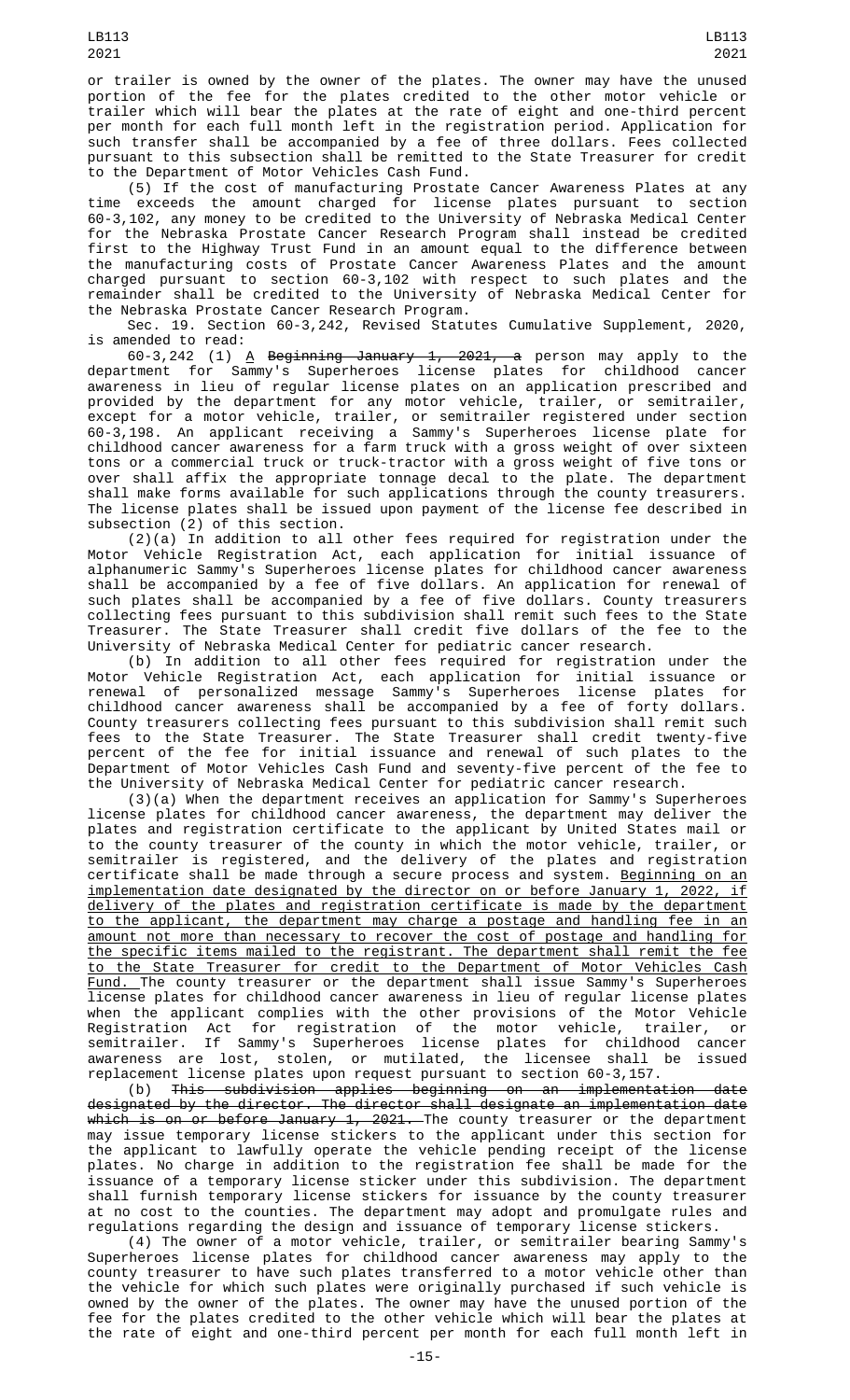the registration period. Application for such transfer shall be accompanied by a fee of three dollars. Fees collected pursuant to this subsection shall be remitted to the State Treasurer for credit to the Department of Motor Vehicles Cash Fund.

(5) If the cost of manufacturing Sammy's Superheroes license plates for childhood cancer awareness at any time exceeds the amount charged for license plates pursuant to section 60-3,102, any money to be credited to the University of Nebraska Medical Center for pediatric cancer research shall instead be credited first to the Highway Trust Fund in an amount equal to the difference between the manufacturing costs of Sammy's Superheroes license plates for childhood cancer awareness and the amount charged pursuant to section 60-3,102 with respect to such plates and the remainder shall be credited to the University of Nebraska Medical Center for pediatric cancer research.

Sec. 20. Section 60-3,244, Revised Statutes Cumulative Supplement, 2020, is amended to read:

60-3,244 (1) <u>A</u> <del>Beginning January 1, 2021, a</del> person may apply to the department for Support Our Troops Plates in lieu of regular license plates on an application prescribed and provided by the department for any motor vehicle, trailer, or semitrailer, except for a motor vehicle, trailer, or semitrailer registered under section 60-3,198. An applicant receiving a Support Our Troops Plate for a farm truck with a gross weight of over sixteen tons shall affix the appropriate tonnage decal to the plate. The department shall make forms available for such applications through the county treasurers. The license plates shall be issued upon payment of the license fee described in subsection (2) of this section.

(2)(a) In addition to all other fees required for registration under the Motor Vehicle Registration Act, each application for initial issuance of alphanumeric Support Our Troops Plates shall be accompanied by a fee of five dollars. An application for renewal of such plates shall be accompanied by a fee of five dollars. County treasurers collecting fees pursuant to this subdivision shall remit such fees to the State Treasurer. The State Treasurer shall credit five dollars of the fee to the Veterans Employment Program Fund.

(b) In addition to all other fees required for registration under the Motor Vehicle Registration Act, each application for initial issuance or renewal of personalized message Support Our Troops Plates shall be accompanied by a fee of seventy dollars. County treasurers collecting fees pursuant to this subdivision shall remit such fees to the State Treasurer. The State Treasurer shall credit twenty-five percent of the fee for initial issuance and renewal of such plates to the Department of Motor Vehicles Cash Fund and seventy-five percent of the fee to the Veterans Employment Program Fund.

(3) When the department receives an application for Support Our Troops Plates, the department may deliver the plates and registration certificate to the applicant by United States mail or to the county treasurer of the county in which the motor vehicle, trailer, or semitrailer is registered and the delivery of the plates and registration certificate shall be made through a secure process and system. Beginning on an implementation date designated by the director on or before January 1, 2022, if delivery of the plates and registration certificate is made by the department to the applicant, the department may charge a postage and handling fee in an amount not more than necessary to recover the cost of postage and handling for the specific items mailed to the registrant. The department shall remit the fee to the State Treasurer for credit to the Department of Motor Vehicles Cash Fund. The county treasurer or the department shall issue Support Our Troops Plates in lieu of regular license plates when the applicant complies with the other provisions of the Motor Vehicle Registration Act for registration of the motor vehicle, trailer, or semitrailer. If Support Our Troops Plates are lost, stolen, or mutilated, the licensee shall be issued replacement license plates upon request pursuant to section 60-3,157.

(4) The owner of a motor vehicle, trailer, or semitrailer bearing Support Our Troops Plates may apply to the county treasurer to have such plates transferred to a motor vehicle other than the vehicle for which such plates were originally purchased if such vehicle is owned by the owner of the plates. The owner may have the unused portion of the fee for the plates credited to the other vehicle which will bear the plates at the rate of eight and one-third percent per month for each full month left in the registration period. Application for such transfer shall be accompanied by a fee of three dollars. Fees collected pursuant to this subsection shall be remitted to the State Treasurer for credit to the Department of Motor Vehicles Cash Fund.

(5) If the cost of manufacturing Support Our Troops Plates at any time exceeds the amount charged for license plates pursuant to section 60-3,102, any money to be credited to the Veterans Employment Program Fund shall instead be credited first to the Highway Trust Fund in an amount equal to the difference between the manufacturing costs of Support Our Troops Plates and the amount charged pursuant to section 60-3,102 with respect to such plates and the remainder shall be credited to the Veterans Employment Program Fund.

Sec. 21. Section 60-3,246, Revised Statutes Cumulative Supplement, 2020, is amended to read:

 $60-3,246$  (1) A Beginning January 1, 2021, a person may apply to the department for Donate Life Plates in lieu of regular license plates on an application prescribed and provided by the department for any motor vehicle, trailer, or semitrailer, except for a motor vehicle, trailer, or semitrailer registered under section 60-3,198. An applicant receiving a Donate Life Plate for a farm truck with a gross weight of over sixteen tons or for a commercial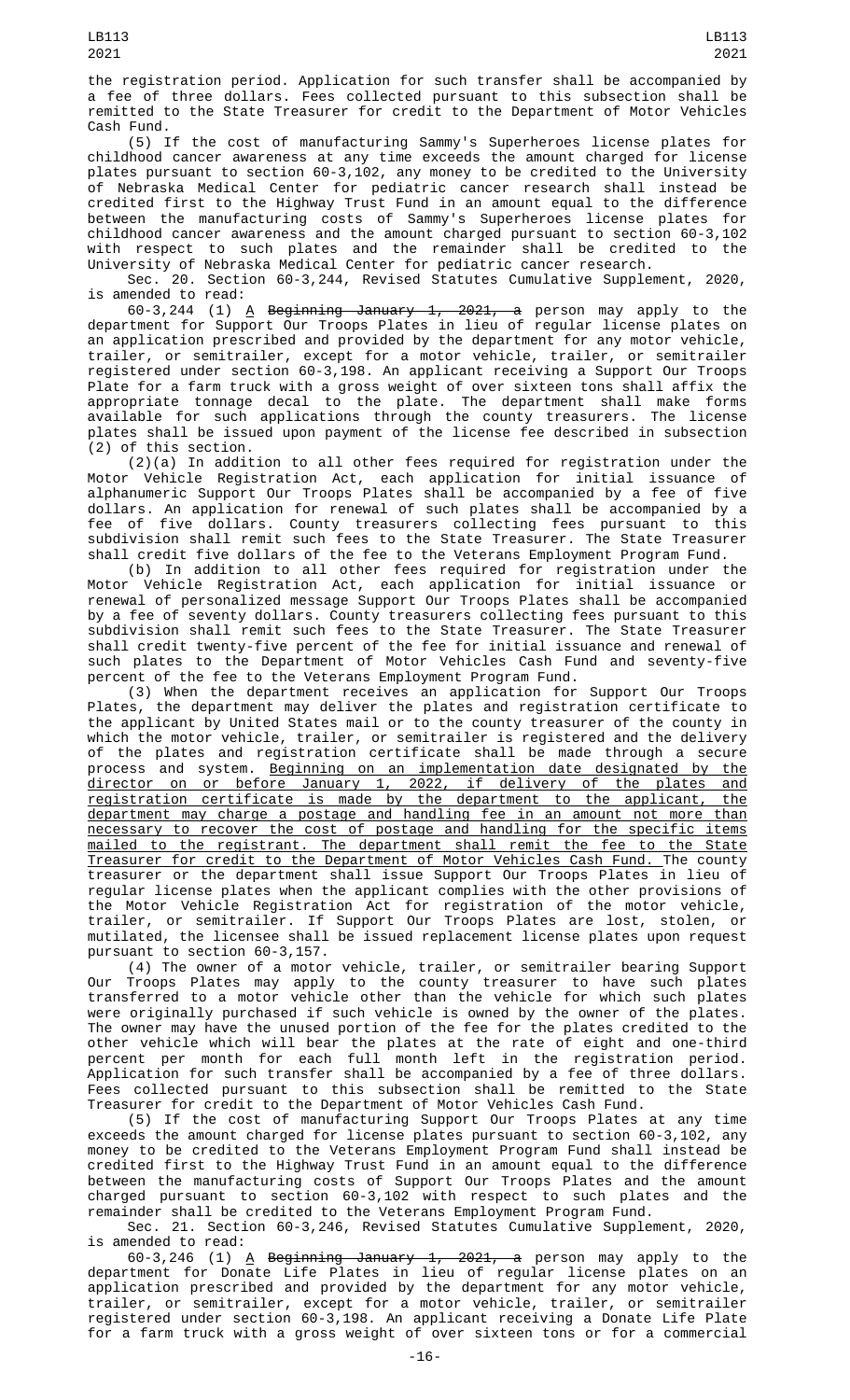(2)(a) In addition to all other fees required for registration under the Motor Vehicle Registration Act, each application for initial issuance or renewal of alphanumeric Donate Life Plates shall be accompanied by a fee of five dollars. County treasurers collecting fees pursuant to this subdivision shall remit such fees to the State Treasurer. The State Treasurer shall credit five dollars of the fee to the Organ and Tissue Donor Awareness and Education Fund.

(b) In addition to all other fees required for registration under the Motor Vehicle Registration Act, each application for initial issuance or renewal of personalized message Donate Life Plates shall be accompanied by a fee of forty dollars. County treasurers collecting fees pursuant to this subdivision shall remit such fees to the State Treasurer. The State Treasurer shall credit twenty-five percent of the fee for initial issuance and renewal of such plates to the Department of Motor Vehicles Cash Fund and seventy-five percent of the fee to the Organ and Tissue Donor Awareness and Education Fund.

(3) When the department receives an application for Donate Life Plates, the department may deliver the plates and registration certificate to the applicant by United States mail or to the county treasurer of the county in which the motor vehicle, trailer, or semitrailer is registered and the delivery of the plates and registration certificate shall be made through a secure process and system. Beginning on an implementation date designated by the director on or before January 1, 2022, if delivery of the plates and registration certificate is made by the department to the applicant, the department may charge a postage and handling fee in an amount not more than necessary to recover the cost of postage and handling for the specific items mailed to the registrant. The department shall remit the fee to the State Treasurer for credit to the Department of Motor Vehicles Cash Fund. The county treasurer or the department shall issue Donate Life Plates in lieu of regular license plates when the applicant complies with the other provisions of the Motor Vehicle Registration Act for registration of the motor vehicle, trailer, or semitrailer. If Donate Life Plates are lost, stolen, or mutilated, the licensee shall be issued replacement license plates upon request pursuant to section 60-3,157.

(4) The county treasurer or the department may issue temporary license stickers to the applicant under this section for the applicant to lawfully operate the vehicle pending receipt of the license plates. No charge in addition to the registration fee shall be made for the issuance of a temporary license sticker under this subsection. The department shall furnish temporary license stickers for issuance by the county treasurer at no cost to the counties. The department may adopt and promulgate rules and regulations regarding the design and issuance of temporary license stickers.

(5) The owner of a motor vehicle, trailer, or semitrailer bearing Donate Life Plates may apply to the county treasurer to have such plates transferred to a motor vehicle, trailer, or semitrailer other than the motor vehicle, trailer, or semitrailer for which such plates were originally purchased if such motor vehicle, trailer, or semitrailer is owned by the owner of the plates. The owner may have the unused portion of the fee for the plates credited to the other motor vehicle, trailer, or semitrailer which will bear the plates at the rate of eight and one-third percent per month for each full month left in the registration period. Application for such transfer shall be accompanied by a fee of three dollars. Fees collected pursuant to this subsection shall be remitted to the State Treasurer for credit to the Department of Motor Vehicles Cash Fund.

(6) If the cost of manufacturing Donate Life Plates at any time exceeds the amount charged for license plates pursuant to section 60-3,102, any money to be credited to the Organ and Tissue Donor Awareness and Education Fund shall instead be credited first to the Highway Trust Fund in an amount equal to the difference between the manufacturing costs of Donate Life Plates and the amount charged pursuant to section 60-3,102 with respect to such plates and the remainder shall be credited to the Organ and Tissue Donor Awareness and Education Fund.

Sec. 22. Section 60-3,248, Revised Statutes Cumulative Supplement, 2020, is amended to read:

60-3,248 (1) <u>A</u> <del>Beginning January 1, 2021, a</del> person may apply to the department for Down Syndrome Awareness Plates in lieu of regular license plates on an application prescribed and provided by the department for any motor vehicle, trailer, or semitrailer, except for a motor vehicle, trailer, or semitrailer registered under section 60-3,198. An applicant receiving a license plate under this section for a farm truck with a gross weight of over sixteen tons or a commercial motor vehicle registered for a gross weight of five tons or over shall affix the appropriate tonnage decal to the license plate. The department shall make forms available for such applications through the county treasurers. The license plates shall be issued upon payment of the license fee described in subsection (2) of this section.

(2)(a) In addition to all other fees required for registration under the Motor Vehicle Registration Act, each application for initial issuance or renewal of alphanumeric Down Syndrome Awareness Plates shall be accompanied by a fee of five dollars. County treasurers collecting fees pursuant to this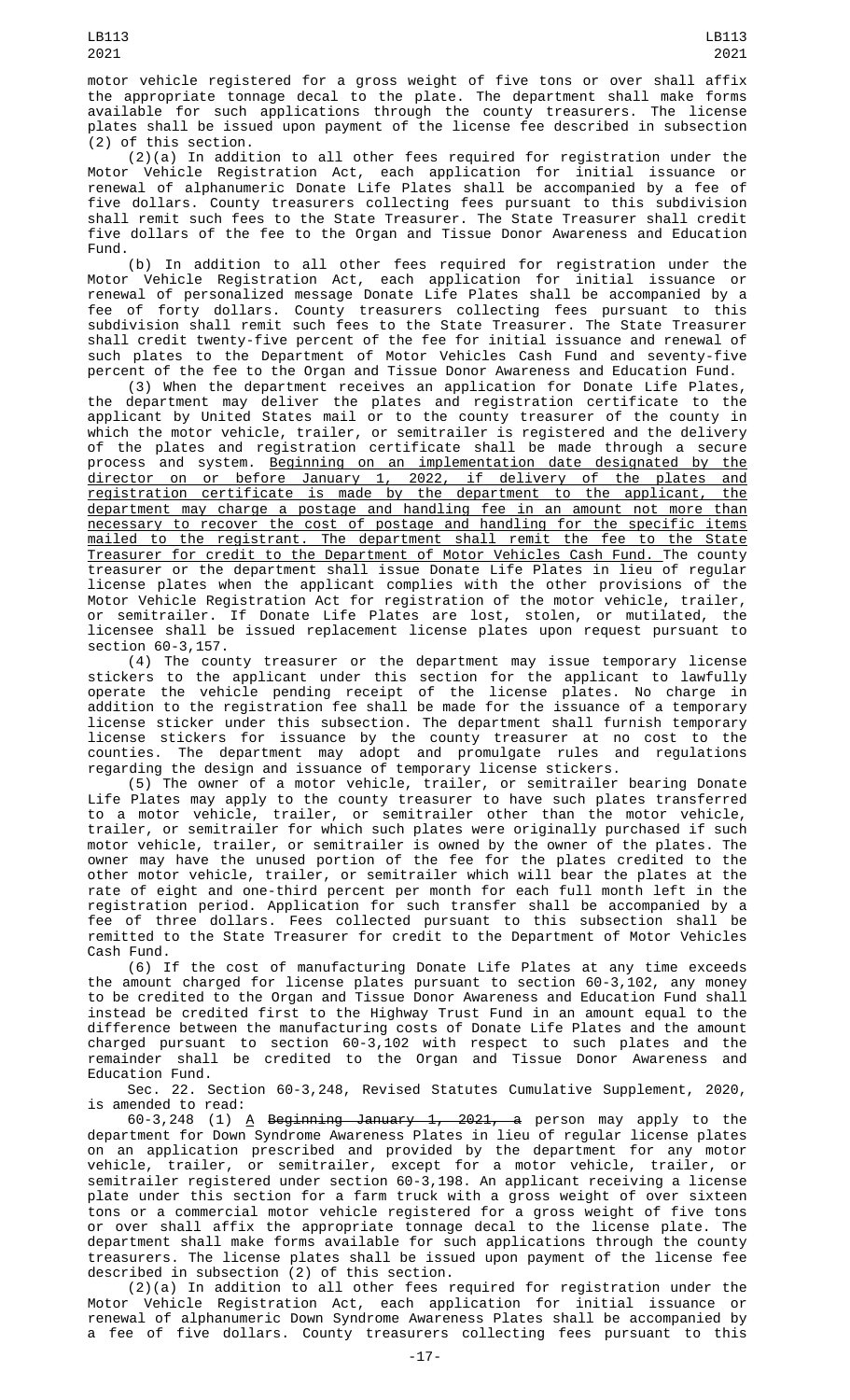subdivision shall remit such fees to the State Treasurer. The State Treasurer shall credit five dollars of the fee to the University of Nebraska Medical Center for the Down Syndrome Clinic.

(b) In addition to all other fees required for registration under the Motor Vehicle Registration Act, each application for initial issuance or renewal of personalized message Down Syndrome Awareness Plates shall be accompanied by a fee of forty dollars. County treasurers collecting fees pursuant to this subdivision shall remit such fees to the State Treasurer. The State Treasurer shall credit twenty-five percent of the fee for initial issuance and renewal of such plates to the Department of Motor Vehicles Cash Fund and seventy-five percent of the fee to the University of Nebraska Medical Center for the Down Syndrome Clinic.

(3) When the department receives an application for Down Syndrome Awareness Plates, the department may deliver the plates and registration certificate to the applicant by United States mail or to the county treasurer of the county in which the motor vehicle, trailer, or semitrailer is registered and the delivery of the plates and registration certificate shall be made through a secure process and system. <u>Beginning on an implementation date</u> designated by the director on or before January 1, 2022, if delivery of the plates and registration certificate is made by the department to the applicant, the department may charge a postage and handling fee in an amount not more than necessary to recover the cost of postage and handling for the specific items mailed to the registrant. The department shall remit the fee to the State Treasurer for credit to the Department of Motor Vehicles Cash Fund. The county treasurer or the department shall issue Down Syndrome Awareness Plates in lieu of regular license plates when the applicant complies with the other provisions of the Motor Vehicle Registration Act for registration of the motor vehicle, trailer, or semitrailer. If Down Syndrome Awareness Plates are lost, stolen, or mutilated, the licensee shall be issued replacement license plates upon request pursuant to section 60-3,157.

(4) The county treasurer or the department may issue temporary license stickers to the applicant under this section for the applicant to lawfully operate the vehicle pending receipt of the license plates. No charge in addition to the registration fee shall be made for the issuance of a temporary license sticker under this subsection. The department shall furnish temporary license stickers for issuance by the county treasurer at no cost to the counties. The department may adopt and promulgate rules and regulations regarding the design and issuance of temporary license stickers.

(5) The owner of a motor vehicle, trailer, or semitrailer bearing Down Syndrome Awareness Plates may apply to the county treasurer to have such plates transferred to a motor vehicle, trailer, or semitrailer other than the motor vehicle, trailer, or semitrailer for which such plates were originally purchased if such motor vehicle, trailer, or semitrailer is owned by the owner of the plates. The owner may have the unused portion of the fee for the plates credited to the other motor vehicle, trailer, or semitrailer that will bear the plates at the rate of eight and one-third percent per month for each full month left in the registration period. Application for such transfer shall be accompanied by a fee of three dollars. Fees collected pursuant to this subsection shall be remitted to the State Treasurer for credit to the Department of Motor Vehicles Cash Fund.

(6) If the cost of manufacturing Down Syndrome Awareness Plates at any time exceeds the amount charged for license plates pursuant to section 60-3,102, any money to be credited to the University of Nebraska Medical Center for the Down Syndrome Clinic shall instead be credited first to the Highway Trust Fund in an amount equal to the difference between the manufacturing costs of Down Syndrome Awareness Plates and the amount charged pursuant to section 60-3,102 with respect to such plates and the remainder shall be credited to the University of Nebraska Medical Center for the Down Syndrome Clinic.

Sec. 23. Section 60-3,250, Revised Statutes Cumulative Supplement, 2020, is amended to read:

60-3,250 (1) <u>A</u> <del>Beginning January 1, 2021, a</del> person may apply to the department for Pets for Vets Plates in lieu of regular license plates on an application prescribed and provided by the department for any motor vehicle, trailer, or semitrailer, except for a motor vehicle, trailer, or semitrailer registered under section 60-3,198. An applicant receiving a Pets for Vets Plate for a farm truck with a gross weight of over sixteen tons or for a commercial motor vehicle registered for a gross weight of five tons or over shall affix the appropriate tonnage decal to the plate. The department shall make forms available for such applications through the county treasurers. The license plates shall be issued upon payment of the license fee described in subsection (2) of this section.

(2)(a) In addition to all other fees required for registration under the Motor Vehicle Registration Act, each application for initial issuance or renewal of alphanumeric Pets for Vets Plates shall be accompanied by a fee of five dollars. County treasurers collecting fees pursuant to this subdivision shall remit such fees to the State Treasurer. The State Treasurer shall credit five dollars of the fee to the Pets for Vets Cash Fund.

(b) In addition to all other fees required for registration under the Motor Vehicle Registration Act, each application for initial issuance or renewal of personalized message Pets for Vets Plates shall be accompanied by a fee of forty dollars. County treasurers collecting fees pursuant to this subdivision shall remit such fees to the State Treasurer. The State Treasurer shall credit twenty-five percent of the fee for initial issuance and renewal of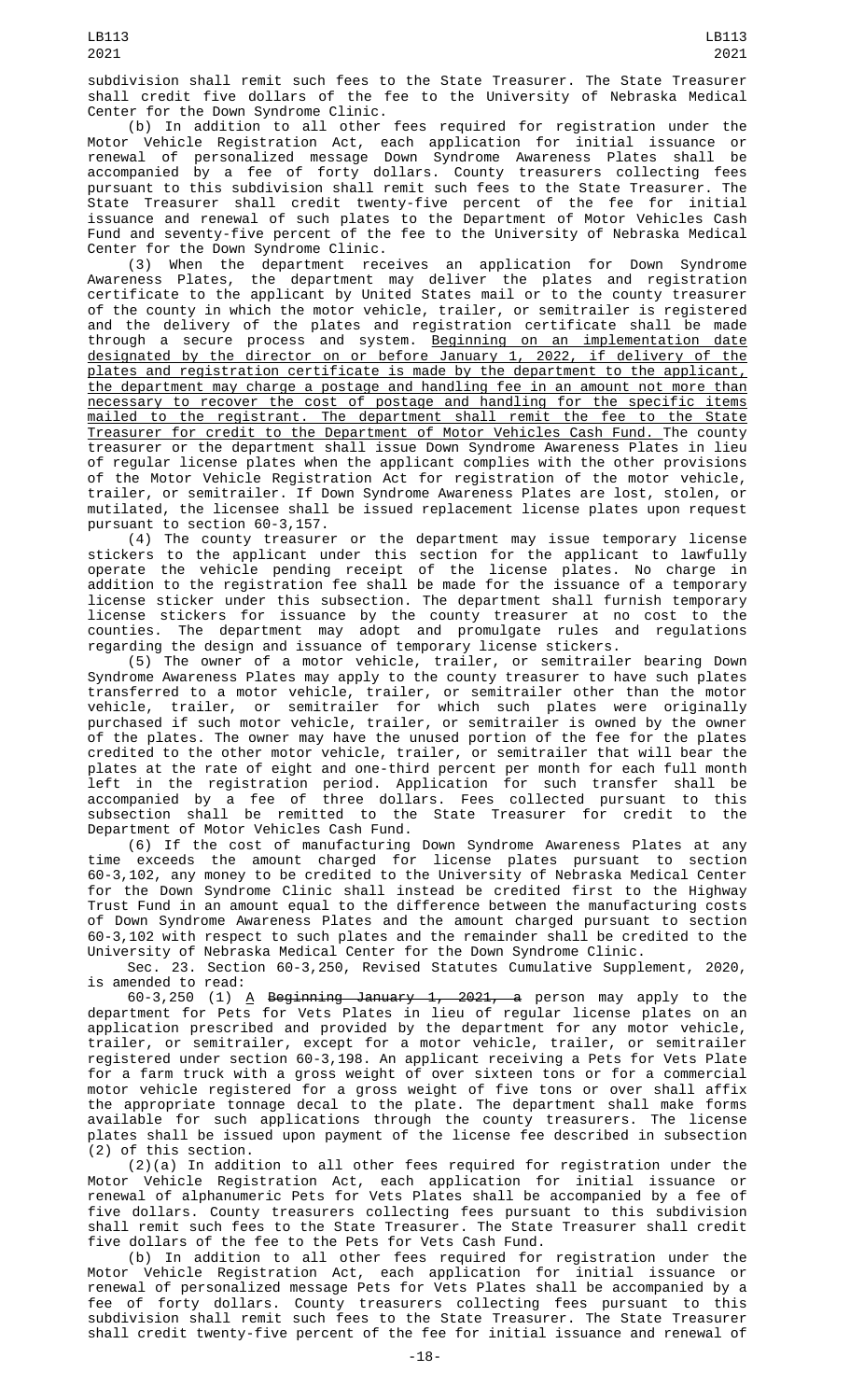such plates to the Department of Motor Vehicles Cash Fund and seventy-five percent of the fee to the Pets for Vets Cash Fund.

(3) When the department receives an application for Pets for Vets Plates, the department may deliver the plates and registration certificate to the applicant by United States mail or to the county treasurer of the county in which the motor vehicle, trailer, or semitrailer is registered and the delivery of the plates and registration certificate shall be made through a secure process and system. <u>Beginning on an implementation date designated by the</u> director on or before January 1, 2022, if delivery of the plates and registration certificate is made by the department to the applicant, the department may charge a postage and handling fee in an amount not more than necessary to recover the cost of postage and handling for the specific items mailed to the registrant. The department shall remit the fee to the State Treasurer for credit to the Department of Motor Vehicles Cash Fund. The county treasurer or the department shall issue Pets for Vets Plates in lieu of regular license plates when the applicant complies with the other provisions of the Motor Vehicle Registration Act for registration of the motor vehicle, trailer, or semitrailer. If Pets for Vets Plates are lost, stolen, or mutilated, the licensee shall be issued replacement license plates upon request pursuant to section 60-3,157.

(4) The county treasurer or the department may issue temporary license stickers to the applicant under this section for the applicant to lawfully operate the vehicle pending receipt of the license plates. No charge in addition to the registration fee shall be made for the issuance of a temporary license sticker under this subsection. The department shall furnish temporary license stickers for issuance by the county treasurer at no cost to the counties. The department may adopt and promulgate rules and regulations regarding the design and issuance of temporary license stickers.

(5) The owner of a motor vehicle, trailer, or semitrailer bearing Pets for Vets Plates may apply to the county treasurer to have such plates transferred to a motor vehicle, trailer, or semitrailer other than the motor vehicle, trailer, or semitrailer for which such plates were originally purchased if such motor vehicle, trailer, or semitrailer is owned by the owner of the plates. The owner may have the unused portion of the fee for the plates credited to the other motor vehicle, trailer, or semitrailer that will bear the plates at the rate of eight and one-third percent per month for each full month left in the registration period. Application for such transfer shall be accompanied by a fee of three dollars. Fees collected pursuant to this subsection shall be remitted to the State Treasurer for credit to the Department of Motor Vehicles Cash Fund.

(6) If the cost of manufacturing Pets for Vets Plates at any time exceeds the amount charged for license plates pursuant to section 60-3,102, any money to be credited to the Pets for Vets Cash Fund shall instead be credited first to the Highway Trust Fund in an amount equal to the difference between the manufacturing costs of Pets for Vets Plates and the amount charged pursuant to section 60-3,102 with respect to such plates and the remainder shall be credited to the Pets for Vets Cash Fund.

Sec. 24. Section 60-3,252, Revised Statutes Cumulative Supplement, 2020, is amended to read:

60-3,252 (1) <u>A</u> <del>Beginning January 1, 2021, a</del> person may apply to the department for Support the Arts Plates in lieu of regular license plates on an application prescribed and provided by the department for any motor vehicle, trailer, or semitrailer, except for a motor vehicle, trailer, or semitrailer registered under section 60-3,198. An applicant receiving a Support the Arts Plate for a farm truck with a gross weight of over sixteen tons or for a commercial motor vehicle registered for a gross weight of five tons or over shall affix the appropriate tonnage decal to the plate. The department shall make forms available for such applications through the county treasurers. The license plates shall be issued upon payment of the license fee described in subsection (2) of this section.

 $(2)(a)$  In addition to all other fees required for registration under the Motor Vehicle Registration Act, each application for initial issuance or renewal of alphanumeric Support the Arts Plates shall be accompanied by a fee of five dollars. County treasurers collecting fees pursuant to this subdivision shall remit such fees to the State Treasurer. The State Treasurer shall credit five dollars of the fee to the Support the Arts Cash Fund.

(b) In addition to all other fees required for registration under the Motor Vehicle Registration Act, each application for initial issuance or renewal of personalized message Support the Arts Plates shall be accompanied by a fee of forty dollars. County treasurers collecting fees pursuant to this subdivision shall remit such fees to the State Treasurer. The State Treasurer shall credit twenty-five percent of the fee for initial issuance and renewal of such plates to the Department of Motor Vehicles Cash Fund and seventy-five percent of the fee to the Support the Arts Cash Fund.

(3) When the department receives an application for Support the Arts Plates, the department may deliver the plates and registration certificate to the applicant by United States mail or to the county treasurer of the county in which the motor vehicle, trailer, or semitrailer is registered and the delivery of the plates and registration certificate shall be made through a secure process and system. <u>Beginning on an implementation date designated by the</u> director on or before January 1, 2022, if delivery of the plates and registration certificate is made by the department to the applicant, the department may charge a postage and handling fee in an amount not more than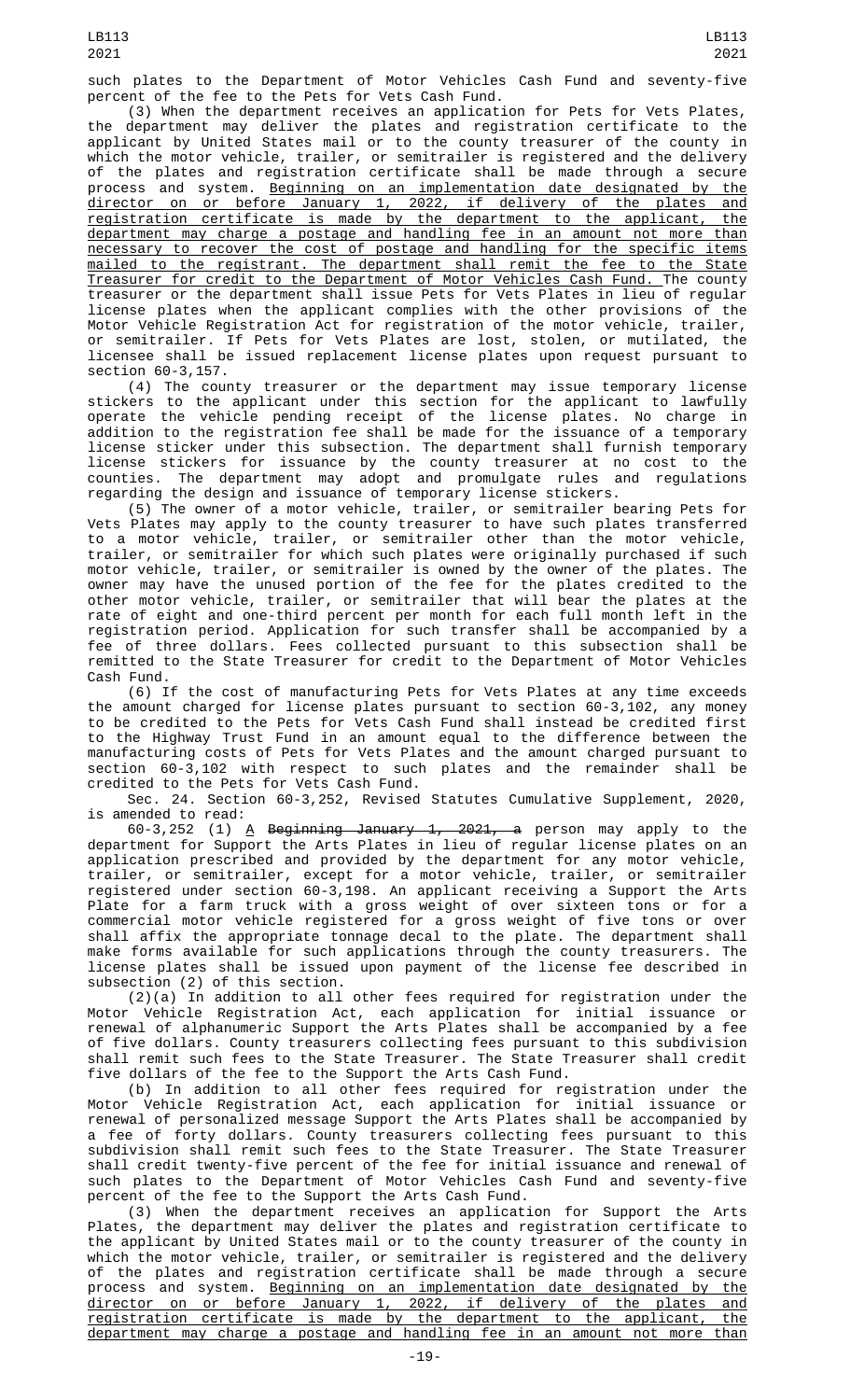necessary to recover the cost of postage and handling for the specific items mailed to the registrant. The department shall remit the fee to the State Treasurer for credit to the Department of Motor Vehicles Cash Fund. The county treasurer or the department shall issue Support the Arts Plates in lieu of regular license plates when the applicant complies with the other provisions of the Motor Vehicle Registration Act for registration of the motor vehicle, trailer, or semitrailer. If Support the Arts Plates are lost, stolen, or mutilated, the licensee shall be issued replacement license plates upon request pursuant to section 60-3,157.

(4) The county treasurer or the department may issue temporary license stickers to the applicant under this section for the applicant to lawfully operate the vehicle pending receipt of the license plates. No charge in addition to the registration fee shall be made for the issuance of a temporary license sticker under this subsection. The department shall furnish temporary license stickers for issuance by the county treasurer at no cost to the counties. The department may adopt and promulgate rules and regulations regarding the design and issuance of temporary license stickers.

(5) The owner of a motor vehicle, trailer, or semitrailer bearing Support the Arts Plates may apply to the county treasurer to have such plates transferred to a motor vehicle, trailer, or semitrailer other than the motor vehicle, trailer, or semitrailer for which such plates were originally purchased if such motor vehicle, trailer, or semitrailer is owned by the owner of the plates. The owner may have the unused portion of the fee for the plates credited to the other motor vehicle, trailer, or semitrailer which will bear the plates at the rate of eight and one-third percent per month for each full month left in the registration period. Application for such transfer shall be accompanied by a fee of three dollars. Fees collected pursuant to this subsection shall be remitted to the State Treasurer for credit to the Department of Motor Vehicles Cash Fund.

(6) If the cost of manufacturing Support the Arts Plates at any time exceeds the amount charged for license plates pursuant to section 60-3,102, any money to be credited to the Support the Arts Cash Fund shall instead be credited first to the Highway Trust Fund in an amount equal to the difference between the manufacturing costs of Support the Arts Plates and the amount charged pursuant to section 60-3,102 with respect to such plates and the remainder shall be credited to the Support the Arts Cash Fund.

Sec. 25. Section 60-3,254, Revised Statutes Cumulative Supplement, 2020, is amended to read:

60-3,254 (1) <u>A</u> <del>Beginning January 1, 2021, a</del> person may apply to the department for The Good Life Is Outside Plates in lieu of regular license plates on an application prescribed and provided by the department for any motor vehicle, trailer, or semitrailer, except for a motor vehicle, trailer, or semitrailer registered under section 60-3,198. An applicant receiving a The Good Life Is Outside Plate for a farm truck with a gross weight of over sixteen tons or for a commercial motor vehicle registered for a gross weight of five tons or over shall affix the appropriate tonnage decal to the plate. The department shall make forms available for such applications through the county treasurers. The license plates shall be issued upon payment of the license fee described in subsection (2) of this section.

(2)(a) In addition to all other fees required for registration under the Motor Vehicle Registration Act, each application for initial issuance or renewal of alphanumeric The Good Life Is Outside Plates shall be accompanied by a fee of five dollars. County treasurers collecting fees pursuant to this subdivision shall remit such fees to the State Treasurer. The State Treasurer shall credit five dollars of the fee to the Game and Parks State Park Improvement and Maintenance Fund for the purpose of trail improvement and maintenance.

(b) In addition to all other fees required for registration under the Motor Vehicle Registration Act, each application for initial issuance or renewal of personalized message The Good Life Is Outside Plates shall be accompanied by a fee of forty dollars. County treasurers collecting fees pursuant to this subdivision shall remit such fees to the State Treasurer. The State Treasurer shall credit twenty-five percent of the fee for initial issuance and renewal of such plates to the Department of Motor Vehicles Cash Fund and seventy-five percent of the fee to the Game and Parks State Park Improvement and Maintenance Fund for the purpose of trail improvement and maintenance.

(3) When the department receives an application for The Good Life Is Outside Plates, the department may deliver the plates and registration certificate to the applicant by United States mail or to the county treasurer of the county in which the motor vehicle, trailer, or semitrailer is registered and the delivery of the plates and registration certificate shall be made through a secure process and system. <u>Beginning on an implementation date</u> designated by the director on or before January 1, 2022, if delivery of the plates and registration certificate is made by the department to the applicant, the department may charge a postage and handling fee in an amount not more than necessary to recover the cost of postage and handling for the specific items mailed to the registrant. The department shall remit the fee to the State Treasurer for credit to the Department of Motor Vehicles Cash Fund. The county treasurer or the department shall issue The Good Life Is Outside Plates in lieu of regular license plates when the applicant complies with the other provisions of the Motor Vehicle Registration Act for registration of the motor vehicle, trailer, or semitrailer. If The Good Life Is Outside Plates are lost, stolen,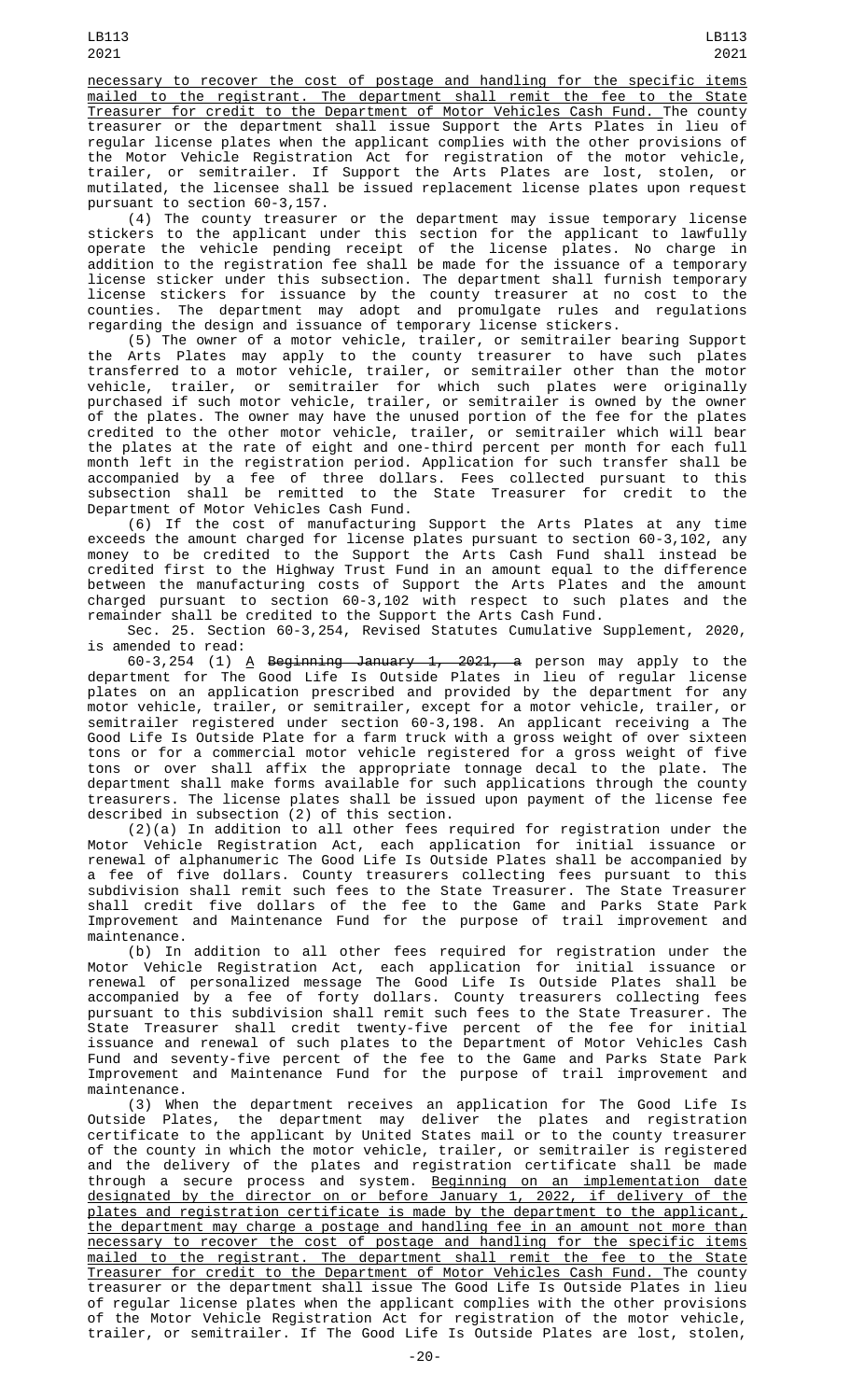(4) The county treasurer or the department may issue temporary license stickers to the applicant under this section for the applicant to lawfully operate the vehicle pending receipt of the license plates. No charge in addition to the registration fee shall be made for the issuance of a temporary license sticker under this subsection. The department shall furnish temporary license stickers for issuance by the county treasurer at no cost to the counties. The department may adopt and promulgate rules and regulations

regarding the design and issuance of temporary license stickers. (5) The owner of a motor vehicle, trailer, or semitrailer bearing The Good Life Is Outside Plates may apply to the county treasurer to have such plates transferred to a motor vehicle, trailer, or semitrailer other than the motor vehicle, trailer, or semitrailer for which such plates were originally purchased if such motor vehicle, trailer, or semitrailer is owned by the owner of the plates. The owner may have the unused portion of the fee for the plates credited to the other motor vehicle, trailer, or semitrailer which will bear the plates at the rate of eight and one-third percent per month for each full month left in the registration period. Application for such transfer shall be accompanied by a fee of three dollars. Fees collected pursuant to this subsection shall be remitted to the State Treasurer for credit to the Department of Motor Vehicles Cash Fund.

(6) If the cost of manufacturing The Good Life Is Outside Plates at any time exceeds the amount charged for license plates pursuant to section 60-3,102, any money to be credited to the Game and Parks State Park Improvement and Maintenance Fund shall instead be credited first to the Highway Trust Fund in an amount equal to the difference between the manufacturing costs of The Good Life Is Outside Plates and the amount charged pursuant to section 60-3,102 with respect to such plates and the remainder shall be credited to the Game and Parks State Park Improvement and Maintenance Fund for the purpose of trail improvement and maintenance.

Sec. 26. Section 60-4,114, Revised Statutes Cumulative Supplement, 2020, is amended to read:

60-4,114 (1) The county treasurer may employ such additional clerical help as may be necessary to assist him or her in the performance of the ministerial duties required of him or her under the Motor Vehicle Operator's License Act and, for such additional expense, shall be reimbursed as set out in section 60-4,115.

(2) The director may, in his or her discretion, appoint department personnel to examine any applicant who applies all applicants who apply for an initial license or whose <u>license has</u> <del>licenses have</del> been revoked or canceled to ascertain such person's ability to operate a motor vehicle properly and safely. Beginning on an implementation date designated by the director on or before January 1, 2022, the director may, in addition to appointing department personnel, appoint driver safety course instructors to examine any applicant who applies for an initial Class O operator's license or whose Class O operator's license has been revoked or canceled to ascertain such person's ability to operate a motor vehicle properly and safely.

(3) Except as otherwise provided in section 60-4,122, the application process, in addition to the other requisites of the act, shall include the following:

(a) An inquiry into the medical condition and visual ability of the applicant to operate a motor vehicle;

(b) An inquiry into the applicant's ability to drive and maneuver a motor vehicle, except that no driving skills test shall be conducted using an autocycle; and

(c) An inquiry touching upon the applicant's knowledge of the motor vehicle laws of this state, which shall include sufficient questions to indicate familiarity with the provisions thereof. Such knowledge inquiry may be performed remotely if proctored by an agent approved by the director.

(4) If an applicant is denied or refused a certificate for license or a license is canceled, such applicant or licensee shall have the right to an immediate appeal to the director from the decision. It shall be the duty of the director to review the appeal and issue a final order, to be made not later than ten days after the receipt of the appeal by the director. The director shall issue a final order not later than ten days following receipt of the medical opinion if the applicant or licensee submits reports from a physician of his or her choice for the director's consideration as provided in section 60-4,118.03. The applicant or licensee who files an appeal pursuant to this section shall notify the director in writing if he or she intends to submit records or reports for consideration. Such notice must be received by the director not later than ten days after an appeal is filed pursuant to this section to stay the director's decision until after the consideration of such records or reports as provided in section 60-4,118.03. After consideration of evidence in the records of the applicant or licensee, including any records submitted by the applicant or licensee, the director shall make a determination of the physical or mental ability of the applicant or licensee to operate a motor vehicle and shall issue a final order. The order shall be in writing, shall be accompanied by findings of fact and conclusions of law, and shall be sent by regular United States mail to the last-known address of the applicant or licensee. The order may be appealed as provided in section 60-4,105.

Sec. 27. Section 60-4,115, Revised Statutes Cumulative Supplement, 2020, is amended to read: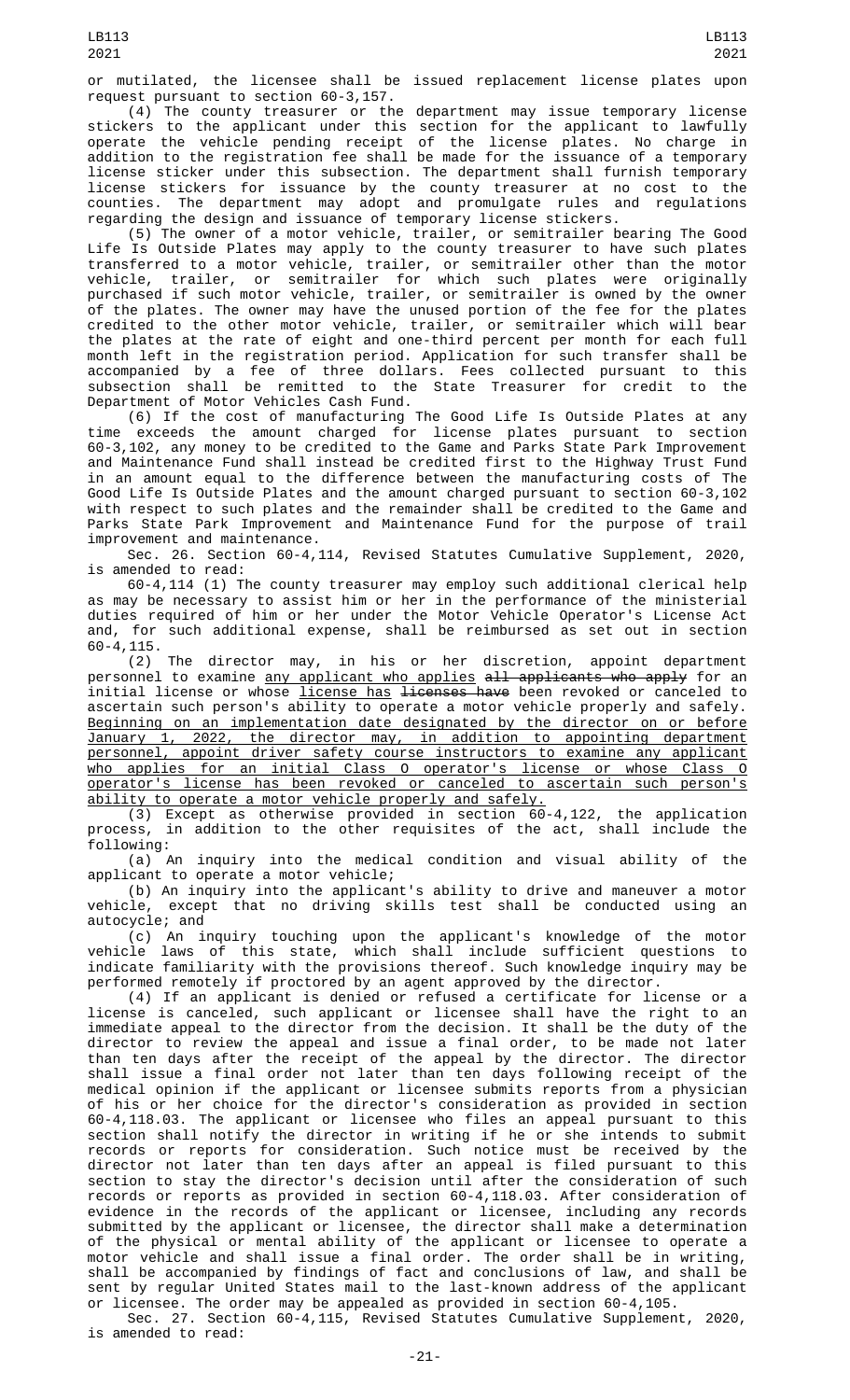60-4,115 (1) Fees for operators' licenses and state identification cards shall be collected by department personnel or the county treasurer and distributed according to the table in subsection (2) of this section, except for the ignition interlock permit and associated fees as outlined in subsection (4) of this section. County officials shall remit the county portion of the fees collected to the county treasurer for placement in the county general fund. All other fees collected shall be remitted to the State Treasurer for credit to the appropriate fund.

(2) The fees provided in this subsection in the following dollar amounts apply for operators' licenses and state identification cards.

|                                  |       | Department |           |         |
|----------------------------------|-------|------------|-----------|---------|
|                                  |       | County     | of Motor  | State   |
| Document                         | Total | General    | Vehicles  | General |
|                                  | Fee   | Fund       | Cash Fund | Fund    |
| State identification card:       |       |            |           |         |
| Valid for 1 year or less         | 5.00  | 2.75       | 1.25      | 1.00    |
| Valid for more than 1 year       |       |            |           |         |
| but not more than 2 years        | 10.00 | 2.75       | 4.00      | 3.25    |
| Valid for more than 2 years      |       |            |           |         |
| but not more than 3 years        | 14.00 | 2.75       | 5.25      | 6.00    |
| Valid for more than 3 years      |       |            |           |         |
| but not more than 4 years        | 19.00 | 2.75       | 8.00      | 8.25    |
| Valid for more than 4 years      |       |            |           |         |
| for person under 21              | 24.00 | 2.75       | 10.25     | 11.00   |
| Valid for 5 years                | 24.00 | 3.50       | 10.25     | 10.25   |
| Replacement                      | 11.00 | 2.75       | 6.00      | 2.25    |
| Class 0 or M operator's license: |       |            |           |         |
| Valid for 1 year or less         | 5.00  | 2.75       | 1.25      | 1.00    |
| Valid for more than 1 year       |       |            |           |         |
| but not more than 2 years        | 10.00 | 2.75       | 4.00      | 3.25    |
| Valid for more than 2 years      |       |            |           |         |
| but not more than 3 years        | 14.00 | 2.75       | 5.25      | 6.00    |
| Valid for more than 3 years      |       |            |           |         |
| but not more than 4 years        | 19.00 | 2.75       | 8.00      | 8.25    |
| Valid for 5 years                | 24.00 | 3.50       | 10.25     | 10.25   |
| Bioptic or telescopic lens       |       |            |           |         |
| restriction:                     |       |            |           |         |
| Valid for 1 year or less         | 5.00  | 0          | 5.00      | 0       |
| Valid for more than 1 year       |       |            |           |         |
| but not more than 2 years        | 10.00 | 2.75       | 4.00      | 3.25    |
| Replacement                      | 11.00 | 2.75       | 6.00      | 2.25    |
| Add, change, or remove class,    |       |            |           |         |
| endorsement, or restriction      | 5.00  | 0          | 5.00      | 0       |
| Provisional operator's permit:   |       |            |           |         |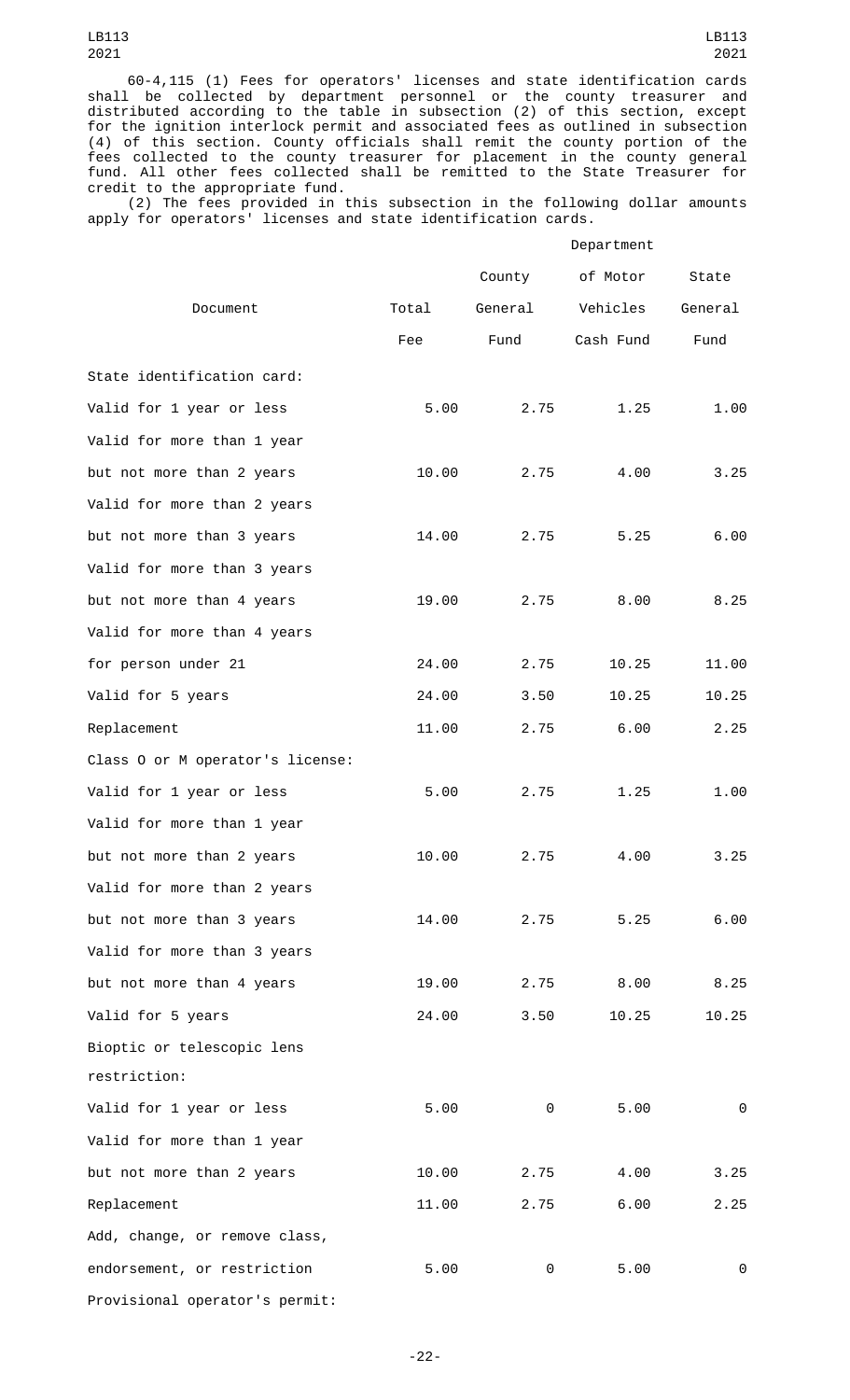| LB113<br>2021                 |       |          |       | LB113<br>2021 |
|-------------------------------|-------|----------|-------|---------------|
| Original                      | 15.00 | 2.75     | 12.25 | 0             |
| Bioptic or telescopic lens    |       |          |       |               |
| restriction:                  |       |          |       |               |
| Valid for 1 year or less      | 5.00  | 0        | 5.00  | 0             |
| Valid for more than 1 year    |       |          |       |               |
| but not more than 2 years     | 15.00 | 2.75     | 12.25 | 0             |
| Replacement                   | 11.00 | 2.75     | 6.00  | 2.25          |
| Add, change, or remove class, |       |          |       |               |
| endorsement, or restriction   | 5.00  | 0        | 5.00  | 0             |
| LPD-learner's permit:         |       |          |       |               |
| Original                      | 8.00  | .25      | 5.00  | 2.75          |
| Replacement                   | 11.00 | 2.75     | 6.00  | 2.25          |
| Add, change, or remove class, |       |          |       |               |
| endorsement, or restriction   | 5.00  | $\Theta$ | 5.00  | $\Theta$      |
| LPE-learner's permit:         |       |          |       |               |
| Original                      | 8.00  | .25      | 5.00  | 2.75          |
| Replacement                   | 11.00 | 2.75     | 6.00  | 2.25          |
| Add, change, or remove class, |       |          |       |               |
| endorsement, or restriction   | 5.00  | $\Theta$ | 5.00  | $\Theta$      |
| School permit:                |       |          |       |               |
| Original                      | 8.00  | .25      | 5.00  | 2.75          |
| Replacement                   | 11.00 | 2.75     | 6.00  | 2.25          |
| Add, change, or remove class, |       |          |       |               |
| endorsement, or restriction   | 5.00  | 0        | 5.00  | 0             |
| Farm permit:                  |       |          |       |               |
| Original or renewal           | 5.00  | .25      | 0     | 4.75          |
| Replacement                   | 5.00  | .25      | 0     | 4.75          |
| Temporary                     | 5.00  | $-25$    | ⊕     | 4.75          |
| Add, change, or remove class, |       |          |       |               |
| endorsement, or restriction   | 5.00  | 0        | 5.00  | 0             |
| Driving permits:              |       |          |       |               |
| Employment                    | 45.00 | $\Theta$ | 5.00  | 40.00         |
| Medical hardship              | 45.00 | $\Theta$ | 5.00  | 40.00         |
| Replacement                   | 10.00 | .25      | 5.00  | 4.75          |
| Add, change, or remove class, |       |          |       |               |
| endorsement, or restriction   | 5.00  | 0        | 5.00  | 0             |
| Commercial driver's license:  |       |          |       |               |
| Valid for 1 year or less      | 11.00 | 1.75     | 5.00  | 4.25          |
| Valid for more than 1 year    |       |          |       |               |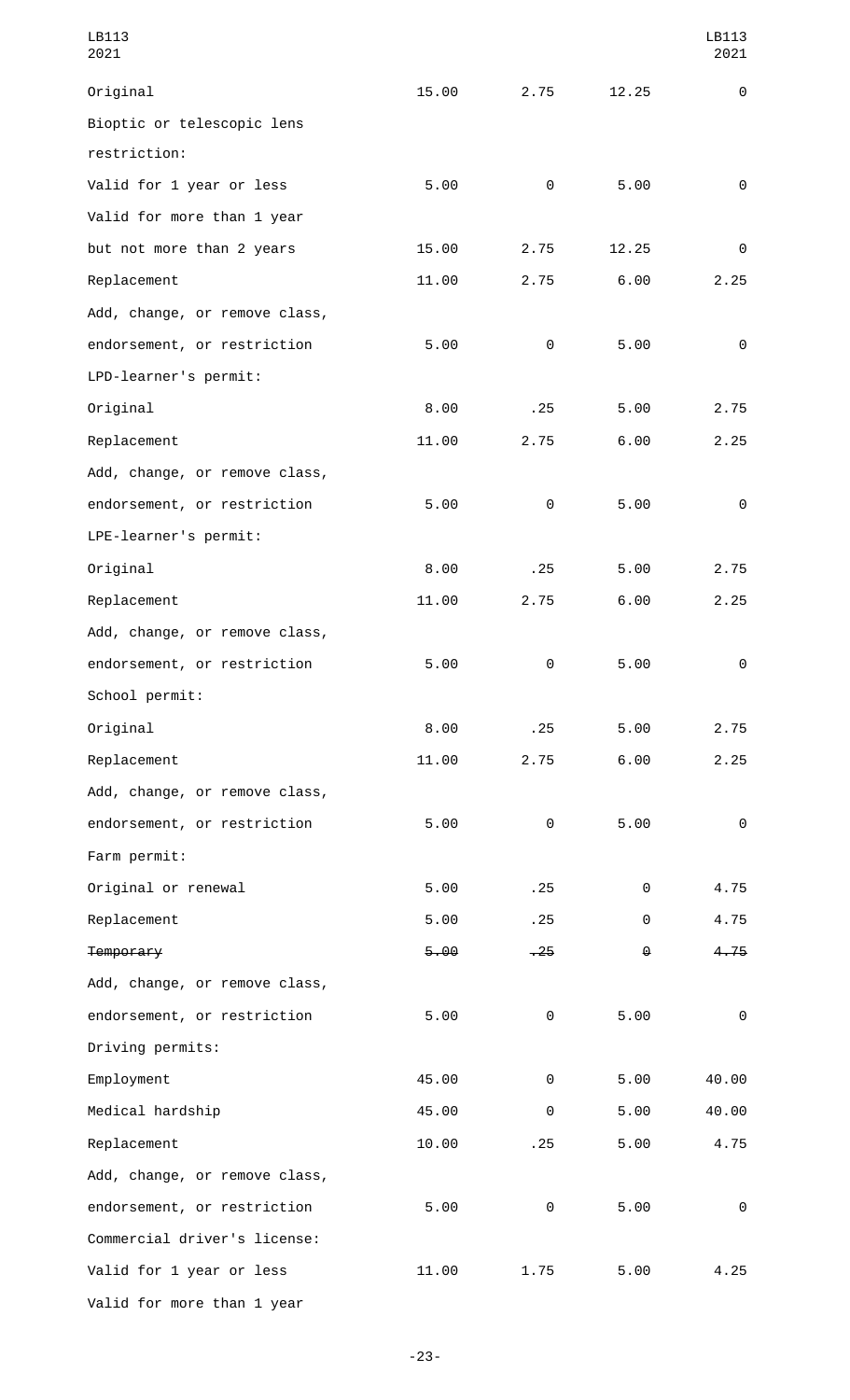| LB113<br>2021                    |       |      |      | LB113<br>2021 |
|----------------------------------|-------|------|------|---------------|
| but not more than 2 years        | 22.00 | 1.75 | 5.00 | 15.25         |
| Valid for more than 2 years      |       |      |      |               |
| but not more than 3 years        | 33.00 | 1.75 | 5.00 | 26.25         |
| Valid for more than 3 years      |       |      |      |               |
| but not more than 4 years        | 44.00 | 1.75 | 5.00 | 37.25         |
| Valid for 5 years                | 55.00 | 1.75 | 5.00 | 48.25         |
| Bioptic or telescopic lens       |       |      |      |               |
| restriction:                     |       |      |      |               |
| Valid for one year or less       | 11.00 | 1.75 | 5.00 | 4.25          |
| Valid for more than 1 year       |       |      |      |               |
| but not more than 2 years        | 22.00 | 1.75 | 5.00 | 15.25         |
| Replacement                      | 11.00 | 2.75 | 6.00 | 2.25          |
| Add, change, or remove class,    |       |      |      |               |
| endorsement, or restriction      | 10.00 | 1.75 | 5.00 | 3.25          |
| CLP-commercial learner's permit: |       |      |      |               |
| Original or renewal              | 10.00 | .25  | 5.00 | 4.75          |
| Replacement                      | 10.00 | .25  | 5.00 | 4.75          |
| Add, change, or remove class,    |       |      |      |               |
| endorsement, or restriction      | 10.00 | .25  | 5.00 | 4.75          |
| Seasonal permit:                 |       |      |      |               |
| Original or renewal              | 10.00 | .25  | 5.00 | 4.75          |
| Replacement                      | 10.00 | .25  | 5.00 | 4.75          |

Add, change, or remove class,

endorsement, or restriction  $10.00$  .25 5.00 4.75

(3) If the department issues an operator's license or a state identification card and collects the fees, the department shall remit the county portion of the fees to the State Treasurer for credit to the Department of Motor Vehicles Cash Fund.

(4)(a) The fee for an ignition interlock permit shall be forty-five dollars. Five dollars of the fee shall be remitted to the State Treasurer for credit to the Department of Motor Vehicles Cash Fund. Forty dollars of the fee shall be remitted to the State Treasurer for credit to the Department of Motor Vehicles Ignition Interlock Fund.

(b) The fee for a replacement ignition interlock permit shall be eleven dollars. Two dollars and seventy-five cents of the fee shall be remitted to the county treasurer for credit to the county general fund. Six dollars of the fee shall be remitted to the State Treasurer for credit to the Department of Motor Vehicles Cash Fund. Two dollars and twenty-five cents of the fee shall be remitted to the State Treasurer for credit to the General Fund.

(c) The fee for adding, changing, or removing a class, endorsement, or restriction on an ignition interlock permit shall be five dollars. The fee shall be remitted to the State Treasurer for credit to the Department of Motor Vehicles Cash Fund.

(5) The department and its agents may collect an identity security surcharge to cover the cost of security and technology practices used to protect the identity of applicants for and holders of operators' licenses and state identification cards and to reduce identity theft, fraud, and forgery and counterfeiting of such licenses and cards to the maximum extent possible. The surcharge shall be in addition to all other required fees for operators' licenses and state identification cards. The amount of the surcharge shall be determined by the department. The surcharge shall not exceed eight dollars. The surcharge shall be remitted to the State Treasurer for credit to the Department of Motor Vehicles Cash Fund.

Sec. 28. Section 60-4,126, Revised Statutes Cumulative Supplement, 2020, is amended to read:

60-4,126 (1) Any person who is younger than sixteen years of age but is over thirteen years of age and resides upon a farm in this state or is fourteen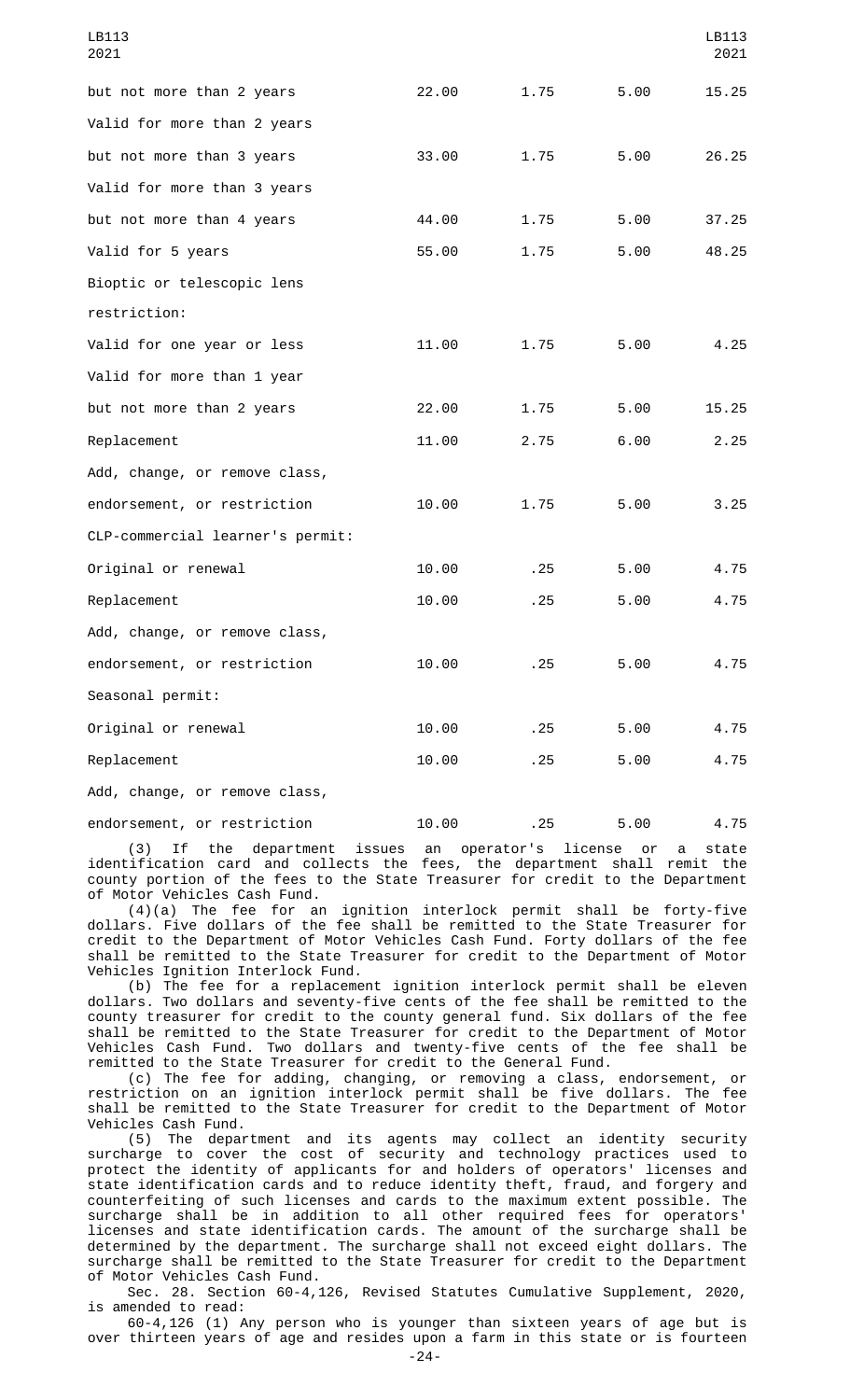years of age or older and is employed for compensation upon a farm in this state may obtain a farm permit authorizing the operation of farm tractors, minitrucks, and other motorized implements of farm husbandry upon the highways of this state if the applicant for such farm permit furnishes satisfactory proof of age and satisfactorily demonstrates that he or she has knowledge of the operation of such equipment and of the rules of the road and laws respecting the operation of motor vehicles upon the highways of this state. A<del>ny</del> person under sixteen years of age but not less than thirteen years of age may obtain a temporary permit to operate such equipment for a six-month period after presentation to the department of a request for the temporary permit signed by the person's parent or guardian and payment of the fee and surcharge prescribed in section 60-4,115. After the expiration of the six-month period, it shall be unlawful for such person to operate such equipment upon the highways of this state unless he or she has been issued a farm permit under this section. The fee for an original, renewal, or replacement farm permit shall be the fee and surcharge prescribed in section 60-4,115. All farm permits shall be subject to revocation under the terms of section 60-496. Any person who violates the terms of a farm permit shall be guilty of an infraction and shall not be eligible for another school, farm, LPD-learner's, or LPE-learner's permit until he or she has attained the age of sixteen years.

(2) Any person who holds a permit issued under this section and has violated subdivision (3)(b) or (c) of section 28-306, subdivision (3)(b) or (c) of section 28-394, or section 28-1254, 60-6,196, 60-6,197, 60-6,197.06, or 60-6,198 shall not be eligible for an ignition interlock permit.

Sec. 29. Section 60-4,146.01, Revised Statutes Cumulative Supplement, 2020, is amended to read:

60-4,146.01 (1) Any resident of this state who is a seasonal commercial motor vehicle operator for a farm-related or ranch-related service industry may<br>apply for a restricted commercial driver's license. If the applicant is an apply for a restricted commercial driver's license. If the applicant is an individual, the application or examiner's certificate shall include the applicant's social security number. A restricted commercial driver's license shall authorize the holder to operate any Class B Heavy Straight Vehicle commercial motor vehicle or any Class B Heavy Straight Vehicle or Class C Small Vehicle commercial motor vehicle required to be placarded pursuant to section 75-364 when the hazardous material being transported is (a) diesel fuel in quantities of one thousand gallons or less, (b) liquid fertilizers in vehicles or implements of husbandry with total capacities of three thousand gallons or less, or (c) solid fertilizers that are not transported or mixed with any organic substance within one hundred fifty miles of the employer's place of business or the farm or ranch being served.

(2) Any applicant for a restricted commercial driver's license or seasonal permit shall be eighteen years of age or older, shall have possessed a valid operator's license during the twelve-month period immediately preceding application, and shall demonstrate, in a manner to be prescribed by the director, that:

(a) If the applicant has possessed a valid operator's license for two or more years, that in the two-year period immediately preceding application the applicant:

(i) Has not possessed more than one operator's license at one time;

(ii) Has not been subject to any order of suspension, revocation, or cancellation of any type;

(iii) Has no convictions involving any type or classification of motor vehicle of the disqualification offenses enumerated in sections 60-4,168 and 60-4,168.01; and

(iv) Has no convictions for traffic law violations that are accidentconnected and no record of at-fault accidents; and

(b) If the applicant has possessed a valid operator's license for more than one but less than two years, the applicant shall demonstrate that he or she meets the requirements prescribed in subdivision (a) of this subsection for the entire period of his or her driving record history.

(3)(a) Until January 1, 2022, the (3) The commercial motor vehicle operating privilege as conferred by the restricted commercial driver's license shall be valid for five years if annually revalidated by the seasonal permit which shall be valid for no more than one hundred eighty consecutive days in any twelve-month period. To revalidate the restricted commercial driver's license, the applicant shall meet the requirements of subsection (2) of this section and shall designate a time period he or she desires the commercial motor vehicle operating privilege to be valid. The time period designated by the applicant shall appear and be clearly indicated on the seasonal permit. A seasonal permit shall not be issued to any person more than once in any twelvemonth period. The holder of a restricted commercial driver's license shall operate commercial motor vehicles in the course or scope of his or her employment within one hundred fifty miles of the employer's place of business or the farm or ranch currently being served.

(b) Beginning January 1, 2022, the restricted commercial driver's license shall be valid for five years and shall clearly indicate the commercial motor vehicle operating privilege for the seasonal period of validity on the back of the restricted commercial driver's license. The seasonal period of validity shall be valid for no more than one hundred eighty consecutive days in any twelve-month period. The applicant shall designate the seasonal period of validity when making application for the restricted commercial driver's license. The holder of the restricted commercial driver's license may change the seasonal period of validity by renewing or obtaining a replacement of the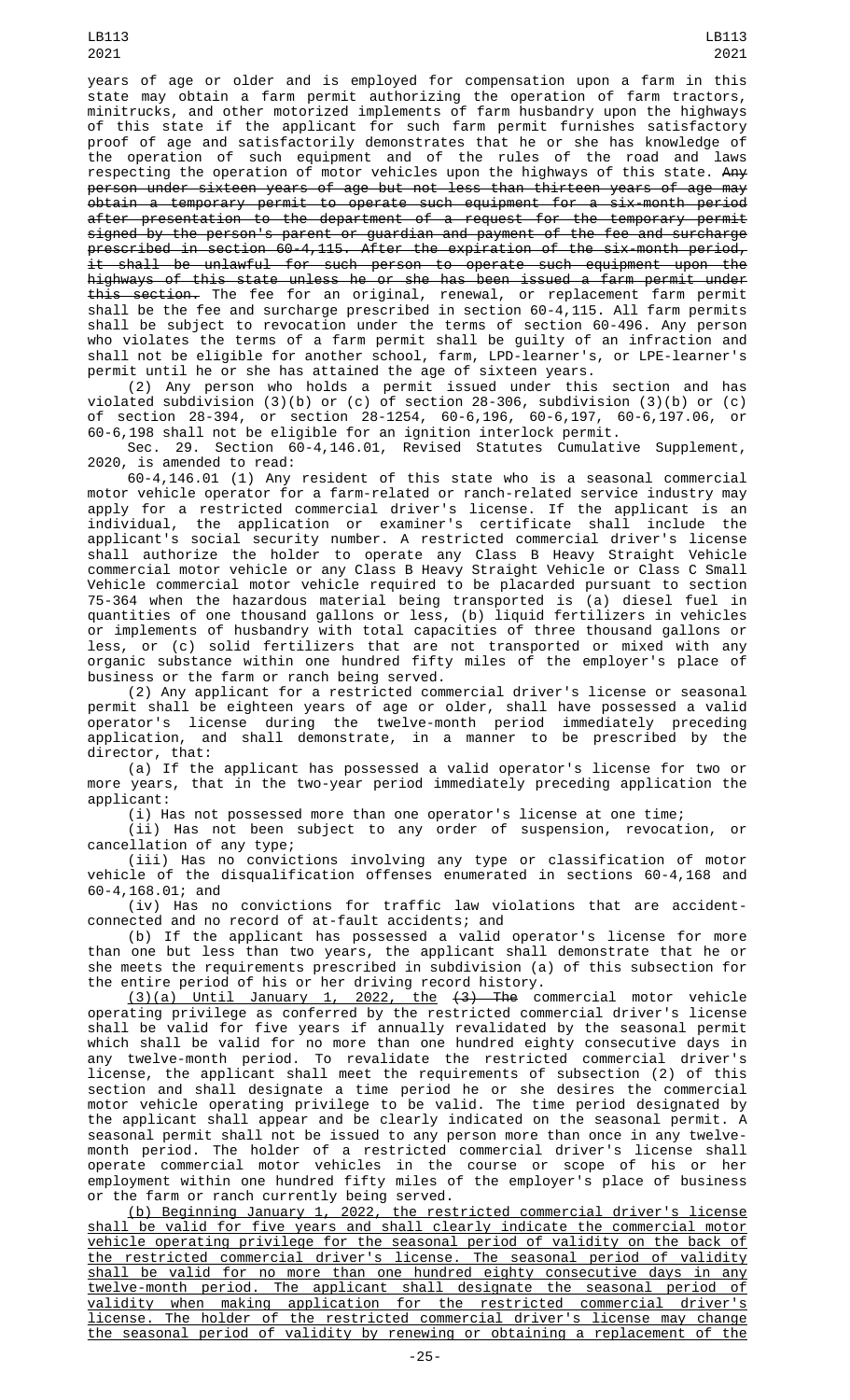restricted commercial driver's license. The holder of a restricted commercial driver's license shall operate commercial motor vehicles in the course or scope of his or her employment within one hundred fifty miles of the employer's place of business or the farm or ranch currently being served. The department shall annually revalidate the restricted commercial driver's license to confirm that the holder of the restricted commercial driver's license meets the requirements of subsection (2) of this section. If the holder of the restricted commercial driver's license does not meet the requirements of subsection (2) of this section upon revalidation, the department shall provide notice to the holder that the restricted commercial driver's license is canceled and the holder must apply for a Class O operator's license within thirty calendar days after the date notice was sent.

(4) Any person who violates any provision of this section shall, upon conviction, be guilty of a Class III misdemeanor. In addition to any penalty imposed by the court, the director shall also revoke such person's restricted commercial driver's license and shall disqualify such person from operating any commercial motor vehicle in Nebraska for a period of five years.

(5) The Department of Motor Vehicles may adopt and promulgate rules and regulations to carry out the requirements of this section.

(6) For purposes of this section:

(a) Agricultural chemical business means any business that transports agricultural chemicals predominately to or from a farm or ranch;

(b) Farm-related or ranch-related service industry means any custom harvester, retail agricultural outlet or supplier, agricultural chemical business, or livestock feeder which operates commercial motor vehicles for the purpose of transporting agricultural products, livestock, farm machinery and equipment, or farm supplies to or from a farm or ranch;

(c) Retail agricultural outlet or supplier means any retail outlet or supplier that transports either agricultural products, farm machinery, farm supplies, or both, predominately to or from a farm or ranch; and

(d) Seasonal commercial motor vehicle operator means any person who, exclusively on a seasonal basis, operates a commercial motor vehicle for a farm-related or ranch-related service industry.

Sec. 30. Section 60-4,157, Revised Statutes Cumulative Supplement, 2020, is amended to read:

60-4,157 (1) A commercial driver's license examiner may waive the driving skills examination when an applicant presents evidence, on a form to be prescribed by the director, that he or she has successfully passed a driving skills examination administered by a third-party tester.

(2) A third-party skills test examiner may administer a driving skills examination to an applicant who has taken training in this state but is to be licensed in another state. The driving skills examination results shall be reported by the third-party skills test examiner to the department. The department shall transmit electronically the driving skills examination results directly from this state to the licensing state in an efficient and secure manner to be determined by the director.

(3) A third-party skills test examiner who is also a skills instructor either as part of a school, training program, or otherwise is prohibited from administering a skills test to an applicant who received skills training by that skills test examiner.

Sec. 31. Section 60-4,183, Reissue Revised Statutes of Nebraska, amended to read:

60-4,183 Whenever it comes to the attention of the director that any person has, as disclosed by the records of the director, accumulated a total of twelve or more points within any period of two years, as set out in section 60-4,182, the director shall (1) summarily revoke the operator's license of such person and (2) require such person to attend and successfully complete a driver's education and training course consisting of at least <u>four</u> <del>eight</del> hours of instruction approved by the Department of Motor Vehicles.

Such instruction shall be successfully completed before the operator's license may be reinstated. Each person who attends such instruction shall pay the cost of such course.

Such revocation shall be for a period of six months from the date of the signing of the order of revocation or six months from the date of the release of such person from the jail or a Department of Correctional Services adult correctional facility, whichever is the later, unless a longer period of revocation was directed by the terms of the abstract of the judgment of conviction transmitted to the director by the trial court.

Any motor vehicle except a commercial motor vehicle may be operated under an employment driving permit as provided by section 60-4,129 or a medical hardship driving permit as provided by section 60-4,130.01.

Sec. 32. Section 60-4,188, Reissue Revised Statutes of Nebraska, is amended to read:

60-4,188 Any person who has fewer than twelve points assessed against his or her driving record under section 60-4,182 may voluntarily enroll in a driver's education and training driver improvement course approved by the Department of Motor Vehicles. Upon notification of successful completion of such a course by the conducting organization, the department shall reduce by two the number of points assessed against such person's driving record within the previous two years. This section shall only apply to persons who have successfully completed such <u>driver's education and training</u> <del>driver improvement</del> course prior to committing any traffic offense for which a conviction and point assessment against their driving record would otherwise result in a total of